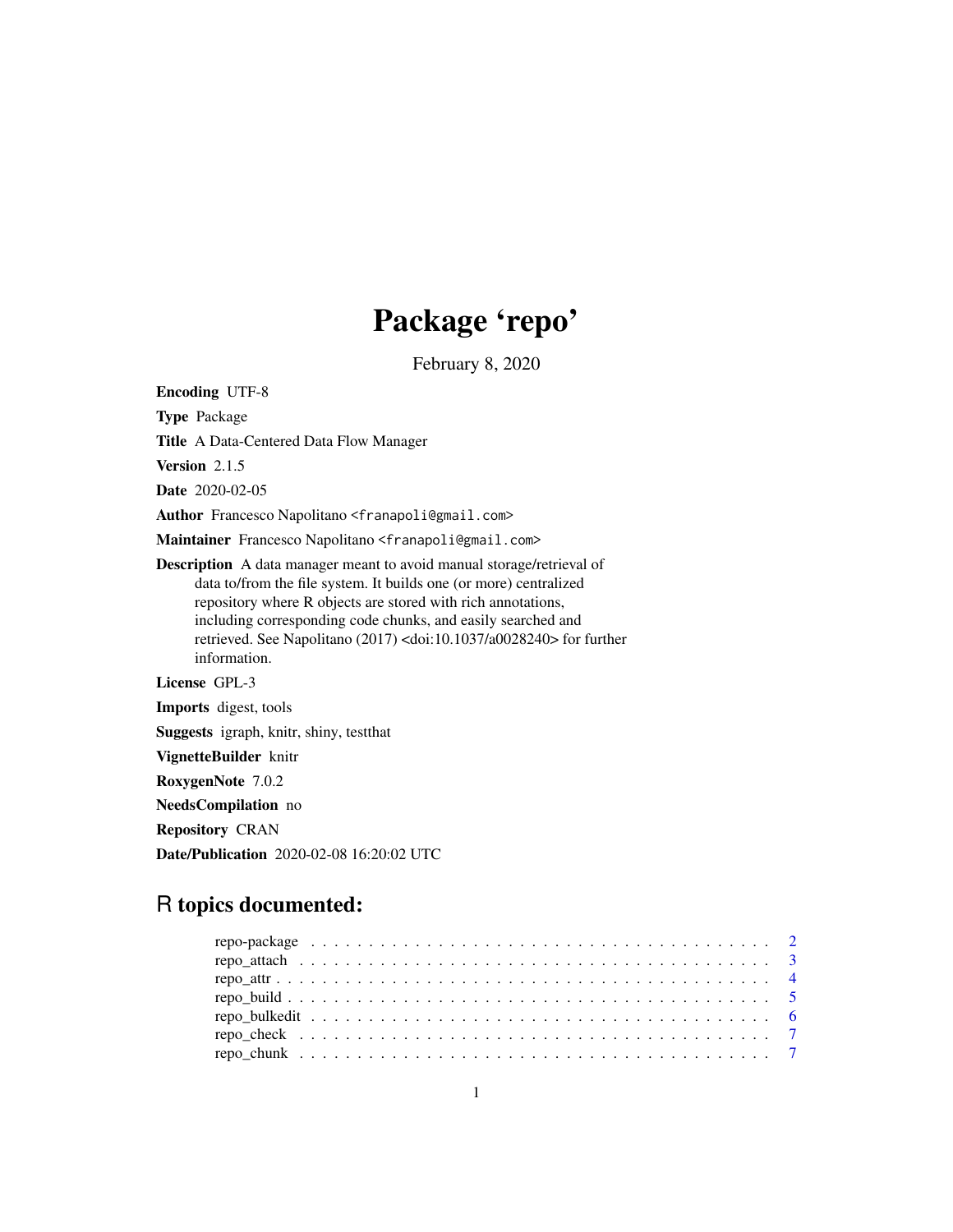<span id="page-1-0"></span>

| Index | 35                        |
|-------|---------------------------|
|       | 34                        |
|       | 33                        |
|       | 32                        |
|       | 31                        |
|       | 30                        |
|       | 29                        |
|       | 27                        |
|       | 27                        |
|       | 26                        |
|       | 25                        |
|       | 23                        |
|       | 22                        |
|       | 22                        |
|       | 21                        |
|       | <b>20</b>                 |
|       | 19                        |
|       | -19                       |
|       | <b>18</b>                 |
|       | 17                        |
|       | <sup>16</sup>             |
|       | 15                        |
|       | 14                        |
|       | -14                       |
|       | 13                        |
|       | 12                        |
|       | <b>11</b>                 |
|       | 11                        |
|       | 9                         |
|       | 9                         |
|       | $\overline{\phantom{0}}8$ |

repo-package *Repo: The Data-centered Data Flow Manager*

## Description

Repo: The Data-centered Data Flow Manager

## Details

The Repo package is meant to help with the management of R data files. It builds one (or more) centralized repository where R objects are stored together with corresponding annotations, tags, dependency notes, provenance traces. It also provides navigation tools to easily locate and load previously stored resources.

Create a new repository with rp <-repo\_open().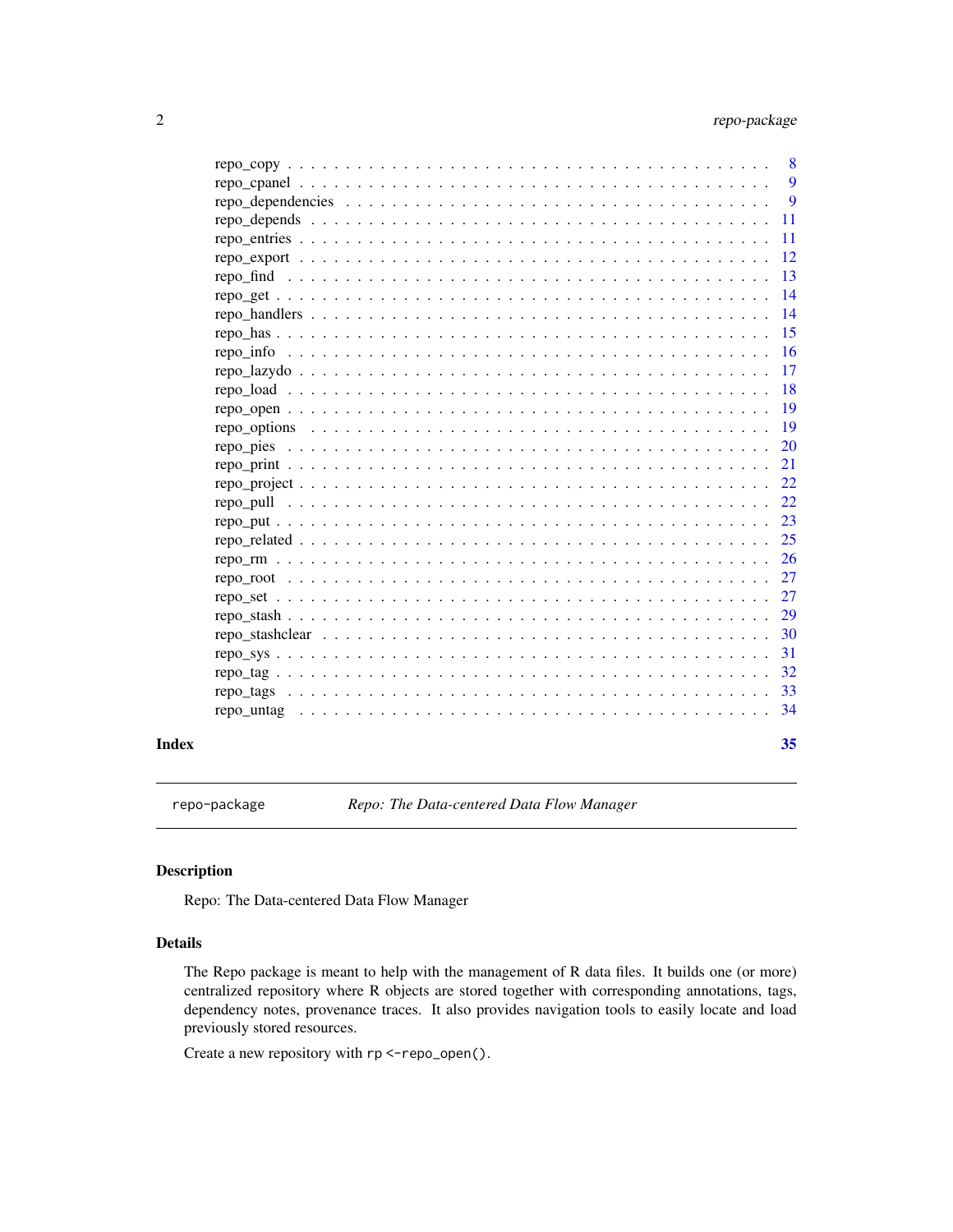## <span id="page-2-0"></span>repo\_attach 3

Given the object rp of class repo, the repo command foo must be called like this: rp\$foo(). However, the public name of foo will be repo\_foo, and this name must be used to get help (?repo\_foo). For a complete list of functions, use library(help = "repo").

## Author(s)

Francesco Napolitano <franapoli@gmail.com>

repo\_attach *Create a new item from an existing file.*

## Description

Create a new item from an existing file.

#### Usage

```
repo_attach(
 filepath,
 description = NULL,
 tags = NULL,prj = NULL,src = NULL,chunk = basename(filepath),
 replace = F,
 to = NULL,
 URL = NULL
)
```
## Arguments

| filepath    | The path to the file to be stored in the repo.                                                                         |
|-------------|------------------------------------------------------------------------------------------------------------------------|
| description | A character description of the item.                                                                                   |
| tags        | A list of tags to sort the item. Tags are useful for selecting sets of items and run<br>bulk actions.                  |
| prj         | The name of a project item in the repository (see project). Default is no<br>associated project item.                  |
| src         | The name of the item that produced the stored object. Usually a previously<br>attached source code file.               |
| chunk       | The name of the code chunk within src that is responsible for building the item.<br>Set to name by default. See build. |
| replace     | If the item exists, overwrite the specified fields.                                                                    |
| to          | An existing item name to attach the file to.                                                                           |
| <b>URL</b>  | A URL where the item contents con be downloaded from.                                                                  |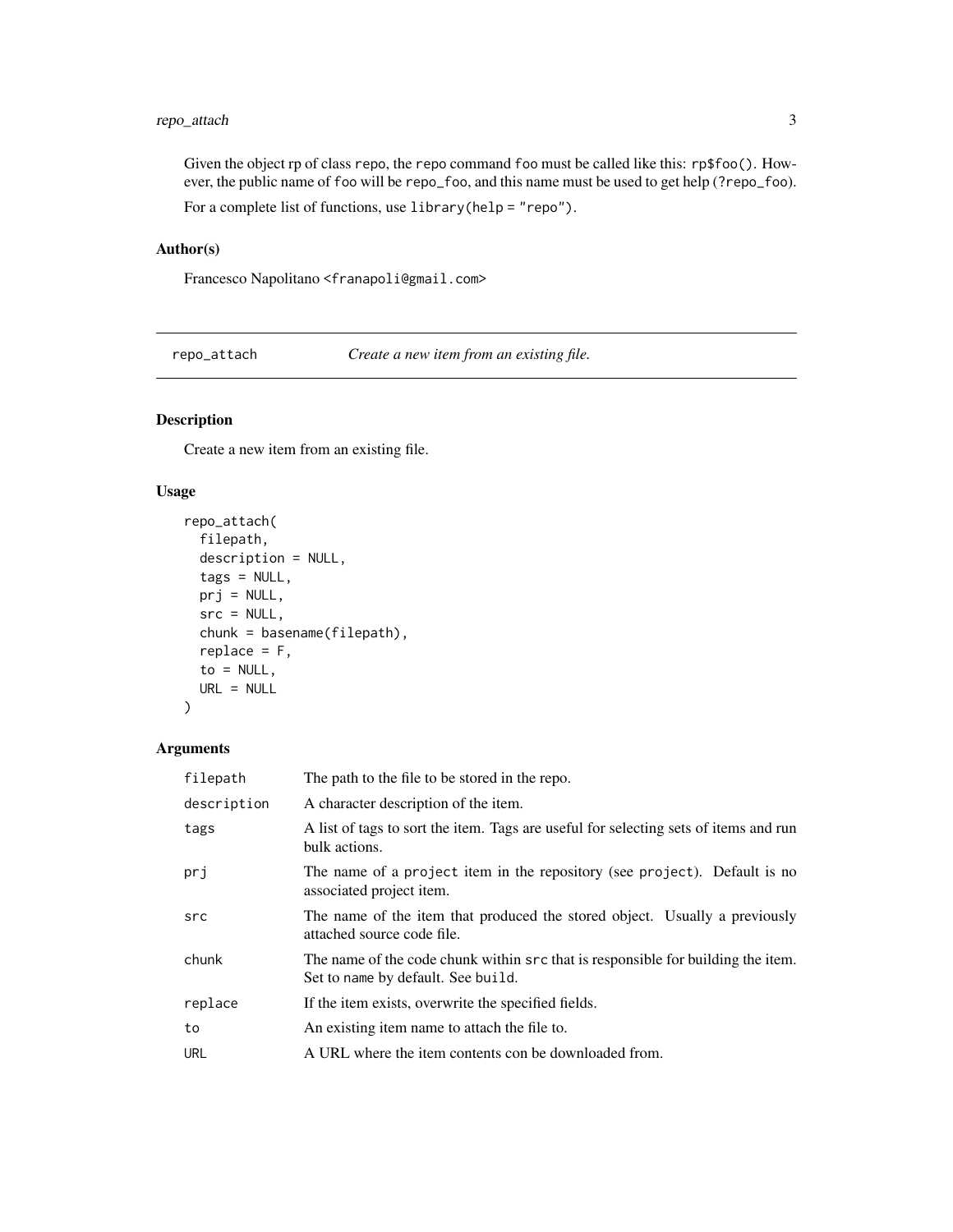## <span id="page-3-0"></span>Value

Used for side effects.

#### Examples

```
rp_path <- file.path(tempdir(), "example_repo")
rp <- repo_open(rp_path, TRUE)
## Not run:
## Creating a PDF file with a figure.
pdf("afigure.pdf")
## Drawing a random plot in the figure
plot(runif(100), runif(100))
dev.off()
## Attaching the PDF file to the repo
rp$attach("afigure.pdf", "A plot of random numbers", "repo_sys")
## don't need the PDF file anymore
file.remove("afigure.pdf")
## Opening the stored PDF with Evince document viewer
rp$sys("afigure.pdf", "evince")
## End(Not run)
```

```
## wiping temporary repo
unlink(rp_path, TRUE)
```
repo\_attr *Get item attribute.*

## Description

Get item attribute.

## Usage

repo\_attr(name, attrib)

## Arguments

| name   | An item name.                                     |
|--------|---------------------------------------------------|
| attrib | An attribute name (currently can be only "path"). |

## Value

The item's attribute value.

## See Also

repo\_entries, repo\_get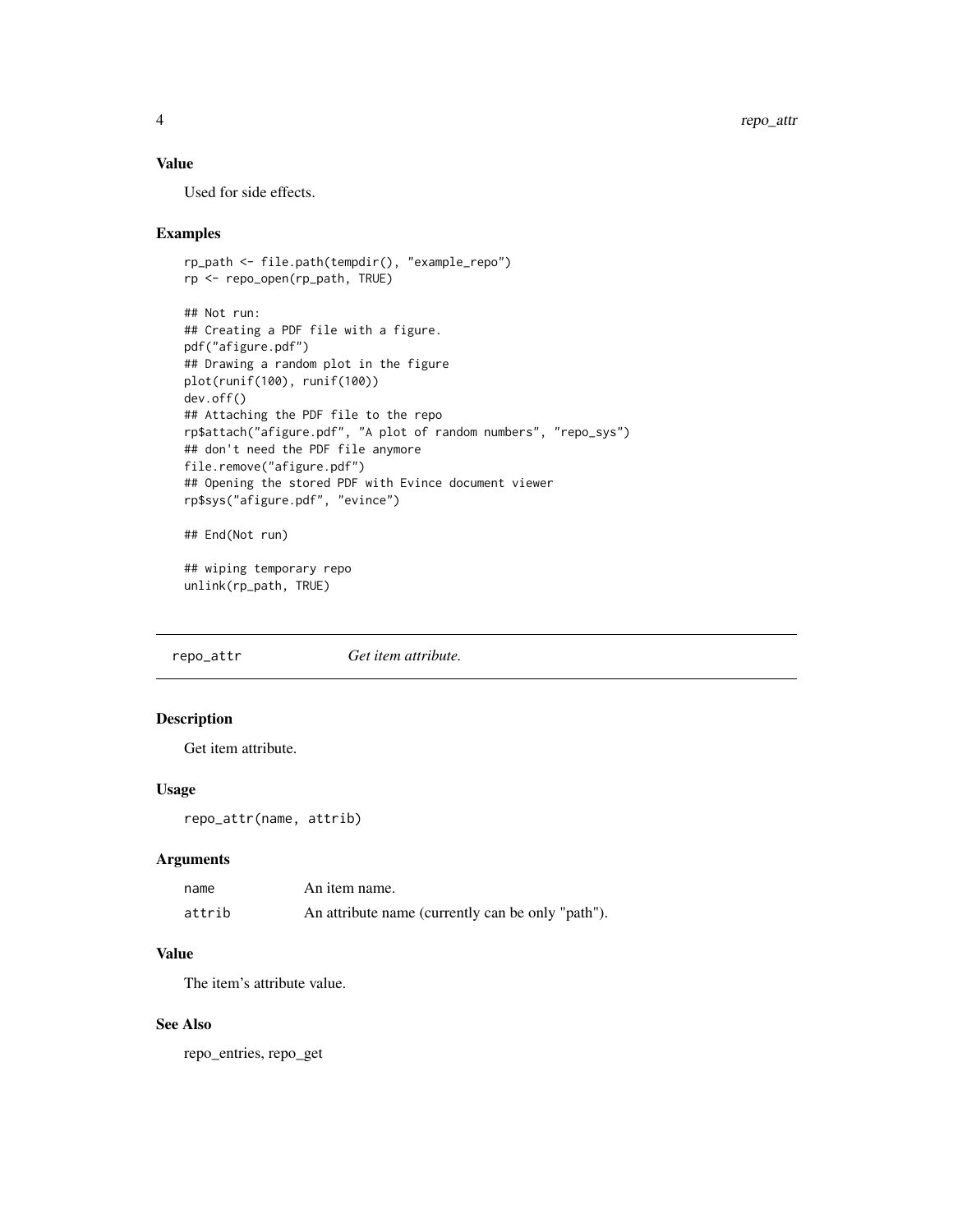## <span id="page-4-0"></span>repo\_build 5

## Examples

```
rp_path <- file.path(tempdir(), "example_repo")
rp <- repo_open(rp_path, TRUE)
rp$put(1, "item1", "Sample item 1", "tag1")
print(rp$attr("item1", "path"))
## wiping temporary repo
unlink(rp_path, TRUE)
```
repo\_build *Builds a resource using the associated code chunk*

## Description

In order to be buildable, a repository item must have an associated source file and code chunk.

#### Usage

```
repo_build(
  name,
  src = NULL,recursive = T,
  force = F,
  env = parent.frame(),
  built = list()\mathcal{L}
```
#### Arguments

| name      | Name of an item in the repo.                                                                                                                                           |
|-----------|------------------------------------------------------------------------------------------------------------------------------------------------------------------------|
| src       | Path to a source file containing the code block associated with the resource. Not<br>necessary if name is already in the repository and has an associated source item. |
| recursive | Build dependencies not already in the repo recursively (T by default).                                                                                                 |
| force     | Re-build dependencies recursively even if already in the repo (F by default).                                                                                          |
| env       | Environment in which to run the code chunk associated with the item to build.<br>Parent environment by default.                                                        |
| built     | A list of items already built used for recursion (not meant to be passed directly).                                                                                    |

## Details

Code chunks are defined as in the following example: "' ## chunk "item  $1$ "  $x <$  code\_to\_make\_ $x()$ rp\$put(x, "item 1") ## "'

'item 1' must be associated to the source ('src' parameter of 'put') containing the chunk code.

## Value

Nothing, used for side effects.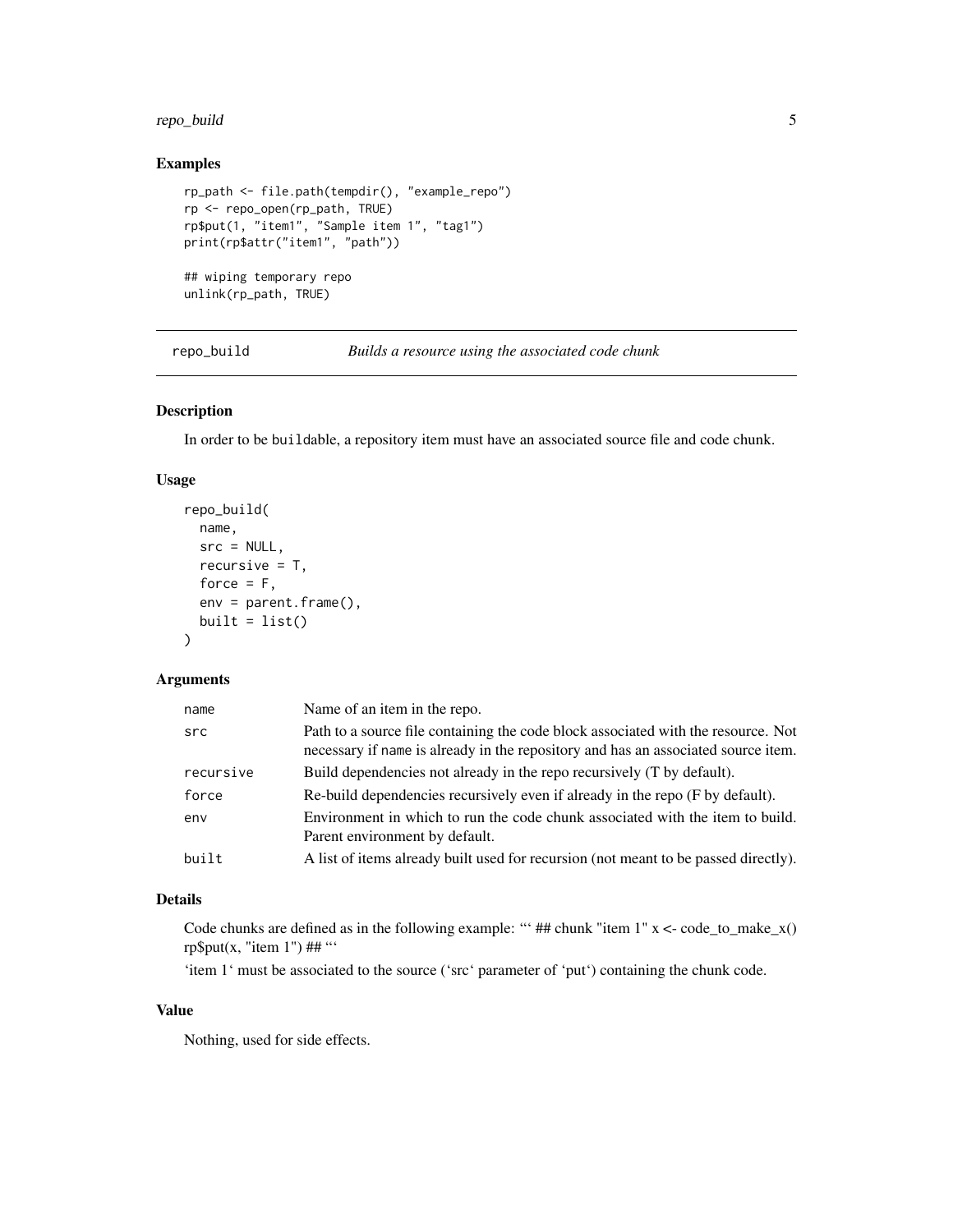<span id="page-5-0"></span>

Edit all items info using a text file.

#### Usage

repo\_bulkedit(outfile = NULL, infile = NULL)

#### **Arguments**

| outfile | Name of a file to put entries data to.    |
|---------|-------------------------------------------|
| infile  | Name of a file to read entries data from. |

## Details

Exactly one of outfile or infile must be supplied. All repository entry fields are copied to a tabseparated file when using the outfile parameter. All repo entries are updated reading from infile when the infile parameter is used. Within the TAGS field, tags must be comma-separated. The system writes a checksum to the outfile that prevents from using it as infile if repo has changed in the meantime.

#### Value

Used for side effects.

#### See Also

repo\_set

```
rp_path <- file.path(tempdir(), "example_repo")
rp <- repo_open(rp_path, TRUE)
rp$put(1, "item1", "Sample item 1", c("tag1", "tag2"))
```

```
items_data_file <- tempfile()
rp$bulkedit(items_data_file)
## Manually edit items_data_file, then update items:
rp$bulkedit(infile=items_data_file)
```

```
## wiping temporary repo
unlink(rp_path, TRUE)
```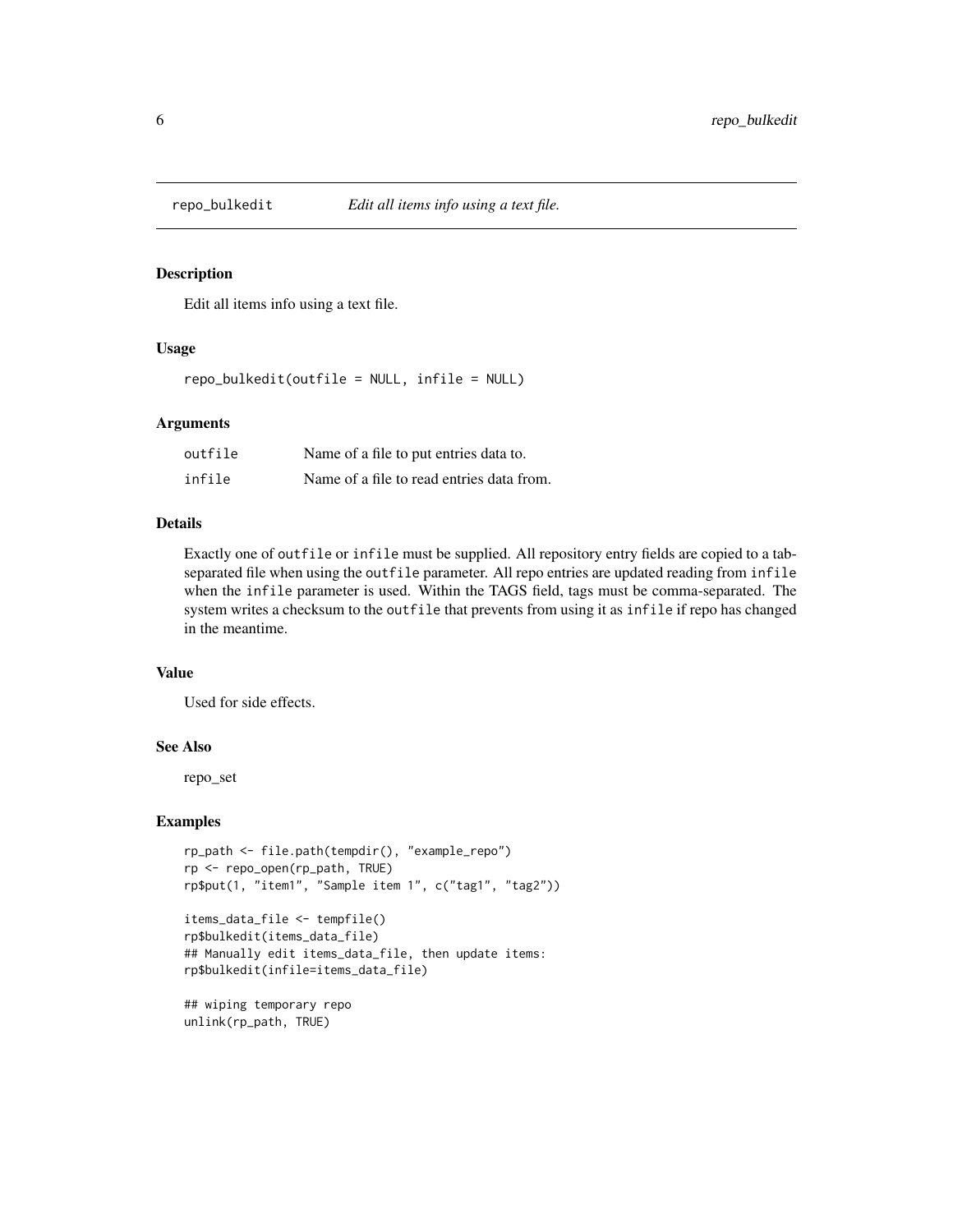<span id="page-6-0"></span>

Checks that all indexed data are present in the repository root, that files are not corrupt and that no unindexed files are present.

#### Usage

```
repo_check()
```
#### Details

Every time the object associated to an item is stored, an MD5 checksum is saved to the repository index. check will use those to verify that the object was not changed by anything other than Repo itself.

## Value

Used for side effects.

#### Examples

```
## Repository creation
rp_path <- file.path(tempdir(), "example_repo")
rp <- repo_open(rp_path, TRUE)
rp_path <- file.path(tempdir(), "example_repo")
rp <- repo_open(rp_path, TRUE)
rp$put(0, "item1", "A sample item", "repo_check")
rp$check()
## wiping temporary repo
unlink(rp_path, TRUE)
```
repo\_chunk *Shows code chunk associated with an item*

## Description

Shows code chunk associated with an item

#### Usage

repo\_chunk(name)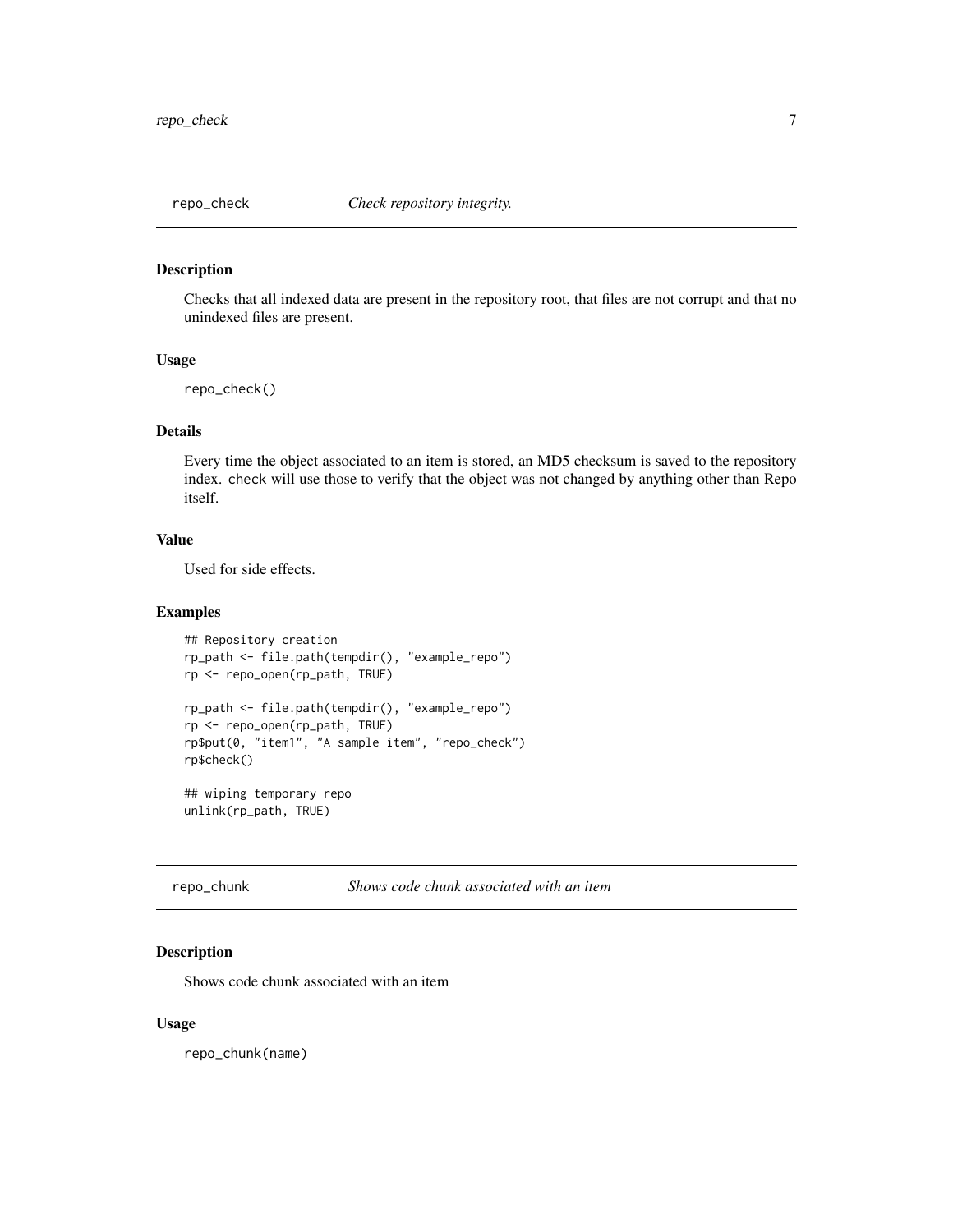#### Arguments

name Item name.

## Value

List of lines of code, invisibly.

repo\_copy *Copy items to another repository*

## Description

Copies an object file from one repository to another and creates a new entry in the index of the destination repository. Supports tags and multiple names.

## Usage

repo\_copy(destrepo, name, tags = NULL, replace = F, confirm = T)

## Arguments

| destrepo | An object of class repo (will copy to it)                                        |
|----------|----------------------------------------------------------------------------------|
| name     | The name (or list of names) of the item/s to copy                                |
| tags     | If not NULL, copy all items matching tags. NULL by default.                      |
| replace  | What to do if item exists in destination repo (see put). F by default.           |
| confirm  | If F, don't ask for confirmation when multiple items are involved. F by default. |

## Value

Used for side effects.

#### Examples

```
## Repository creation
rp_path1 <- file.path(tempdir(), "example_repo1")
```

```
rp1 <- repo_open(rp_path1, TRUE)
rp1$put(0, "item1", "A sample item", "tag1")
rp_path2 <- file.path(tempdir(), "example_repo2")
rp2 <- repo_open(rp_path2, TRUE)
rp1$copy(rp2, "item1")
```
## wiping temporary repo unlink(rp\_path1, TRUE) unlink(rp\_path2, TRUE)

<span id="page-7-0"></span>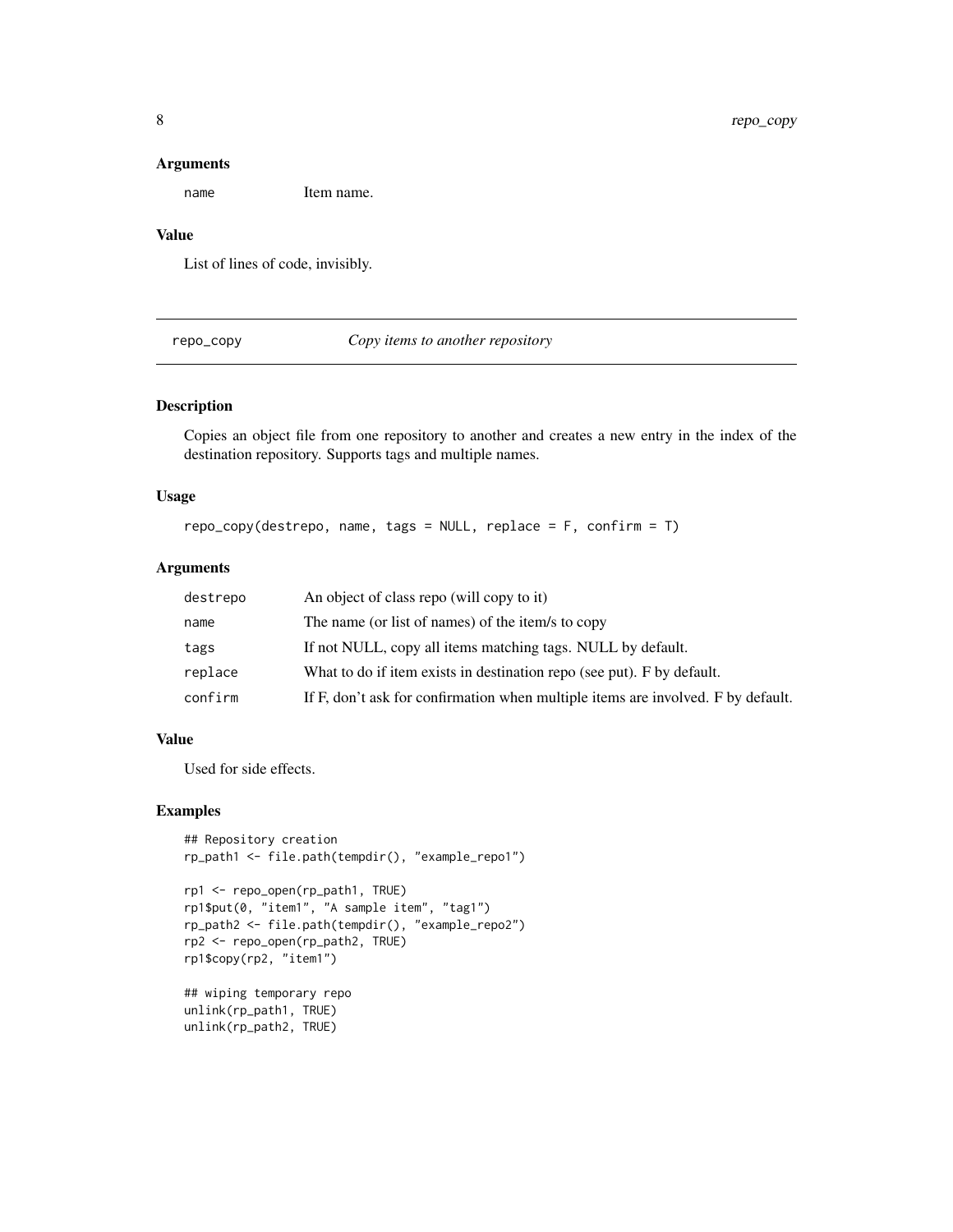<span id="page-8-0"></span>

Opens a browser window with a Shiny interface to a repo. The interface is preliminary and has some exploration features together with a "Load into workspace" button for a selected item.

#### Usage

```
repo_cpanel(reporoot = NULL, env = globalenv())
```
## Arguments

| reporoot | An object of class repo. Can be NULL like for repo_open.   |
|----------|------------------------------------------------------------|
| env      | Environment to export variables to. Defaults to globaleny. |

## Value

Used for side effects.

repo\_dependencies *Build and/or plots a dependency graph*

#### Description

Creates a weighted adjacency matrix, in which  $(i, j) = x$  means that item i is in relation x with item j. The resulting graph is plotted.

## Usage

```
repo_dependencies(
  tags = NULL,tagfun = "OR",depends = T,
  attached = T,
  generated = T,
 plot = T,
  ...
\mathcal{E}
```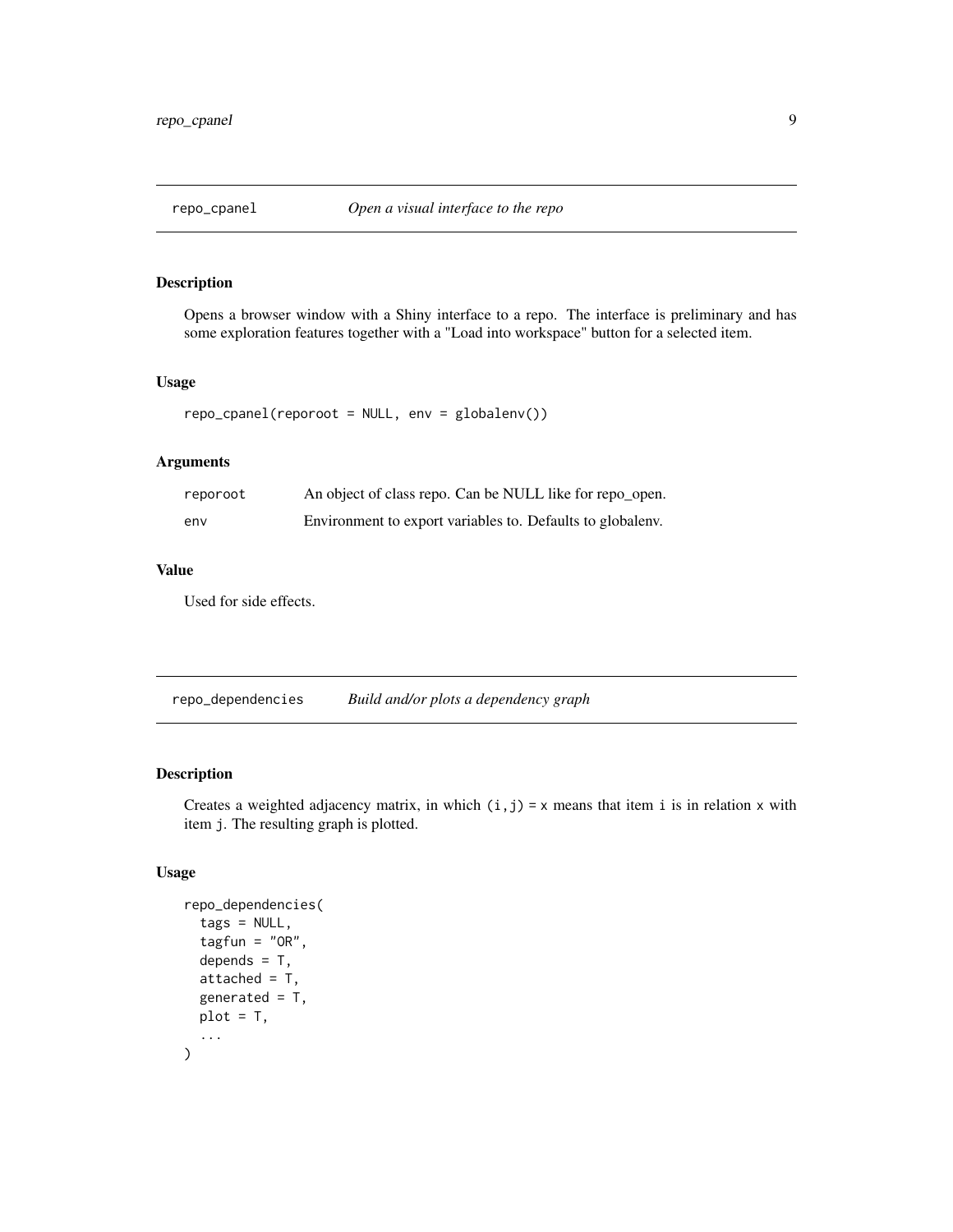#### **Arguments**

| tags      | Only show nodes matching tags                                               |
|-----------|-----------------------------------------------------------------------------|
| tagfun    | Function specifying how to match tags (by default "OR": match any of tags). |
| depends   | If TRUE, show "depends on" edges.                                           |
| attached  | If TRUE, show "attached to" edges.                                          |
| generated | If TRUE, show "generated by" edges.                                         |
| plot      | If TRUE (default), plot the dependency graph.                               |
| $\ddotsc$ | Other parameters passed to the plot. igraph function.                       |

## Details

The relation between any two items i and j can have values 1, 2 or 3, respectively meaning:

- depends on: to build item i, item j was necessary.
- attached to: item i is an attachment item and is attached to item j.
- generated by: item i has been generated by item j. Item j is usually an attachment containing the source code that generated item i.

#### Value

Adjacency matrix representing the graph, with edges labeled 1, 2, 3 corresponding to "depends", "attached" and "generated" respectively.

```
## Repository creation
rp_path <- file.path(tempdir(), "example_repo")
rp <- repo_open(rp_path, TRUE)
## Producing some irrelevant data
data1 < -1:10data2 \leq data1 \neq 2
data3 <- data1 + data2
## Putting the data in the database, specifying dependencies
rp$put(data1, "item1", "First item",
    "repo_dependencies")
rp$put(data2, "item2", "Item dependent on item1",
    "repo_dependencies", depends="item1")
rp$put(data3, "item3", "Item dependent on item1 and item2",
    "repo_dependencies", depends=c("item1", "item2"))
## Creating a temporary plot and attaching it
fpath <- file.path(rp$root(), "temp.pdf")
pdf(fpath)
plot(data1)
dev.off()
rp$attach(fpath, "visualization of item1", "plot",
```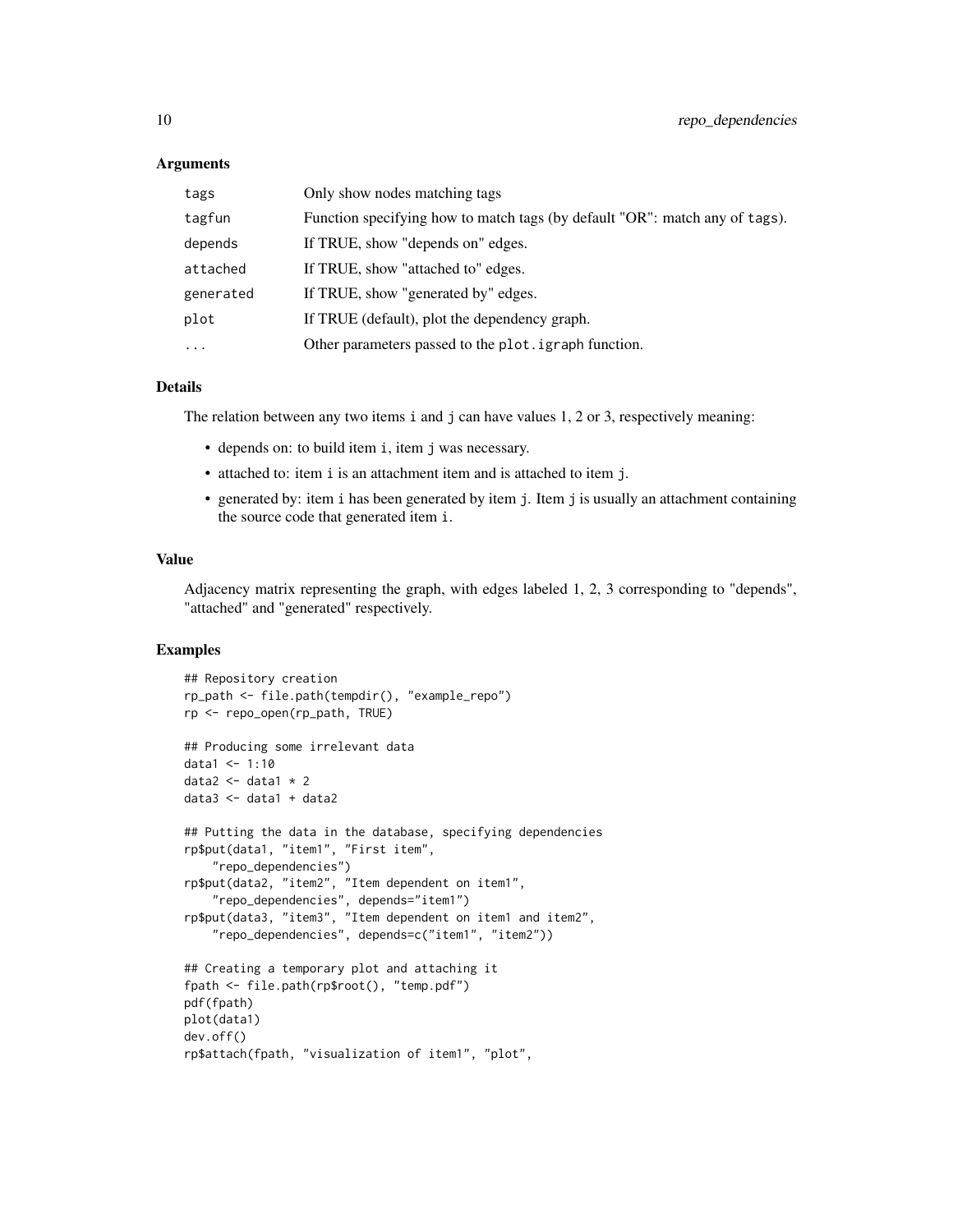## <span id="page-10-0"></span>repo\_depends 11

```
to="item1")
## Obtaining the dependency matrix
depmat <- rp$dependencies(plot=FALSE)
print(depmat)
## The matrix can be plotted as a graph (requires igraph package)
rp$dependencies()
## The following hides "generated" edges
rp$dependencies(generated=FALSE)
## wiping temporary repo
```
unlink(rp\_path, TRUE)

repo\_depends *Returns item's dependencies*

## Description

Returns item's dependencies

## Usage

repo\_depends(name)

#### Arguments

name The name of a repository item.

## Value

The items on which the input item depends.

repo\_entries *Low-level list of item entries.*

## Description

Low-level list of item entries.

#### Usage

```
repo_entries()
```
## Value

A detailed list of item entries.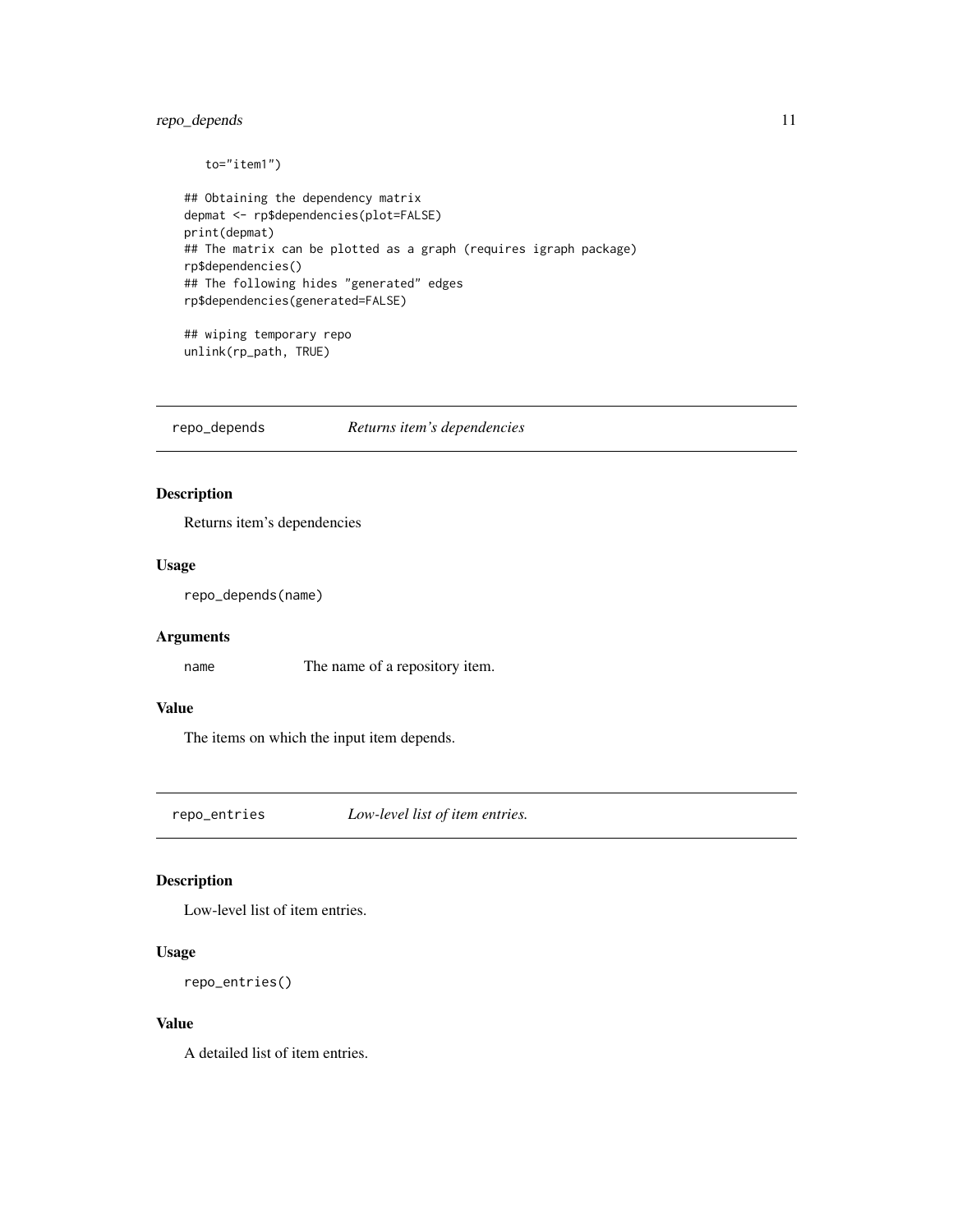## Examples

```
rp_path <- file.path(tempdir(), "example_repo")
rp <- repo_open(rp_path, TRUE)
rp$put(1, "item1", "Sample item 1", "entries")
rp$put(2, "item2", "Sample item 2", "entries")
rp$put(3, "item3", "Sample item 3", "entries")
print(rp$entries())
## wiping temporary repo
unlink(rp_path, TRUE)
```
repo\_export *Export* repo *items to RDS file.*

## Description

Export repo items to RDS file.

#### Usage

```
repo_export(name, where = ".", tags = NULL, askconfirm = T)
```
#### Arguments

| name       | Name (or list of names) of the item/s to export.                               |
|------------|--------------------------------------------------------------------------------|
| where      | Destination directory                                                          |
| tags       | List of tags: all items tagged with all the tags in the list will be exported. |
| askconfirm | If T ask confirmation when exporting multiple items.                           |

## Value

TRUE on success, FALSE otherwise.

```
rp_path <- file.path(tempdir(), "example_repo")
rp <- repo_open(rp_path, TRUE)
rp$put(1, "item1", "Sample item 1", "export")
rp$export("item1", tempdir()) # creates item1.RDS in a tempdir
## wiping temporary repo
unlink(rp_path, TRUE)
```
<span id="page-11-0"></span>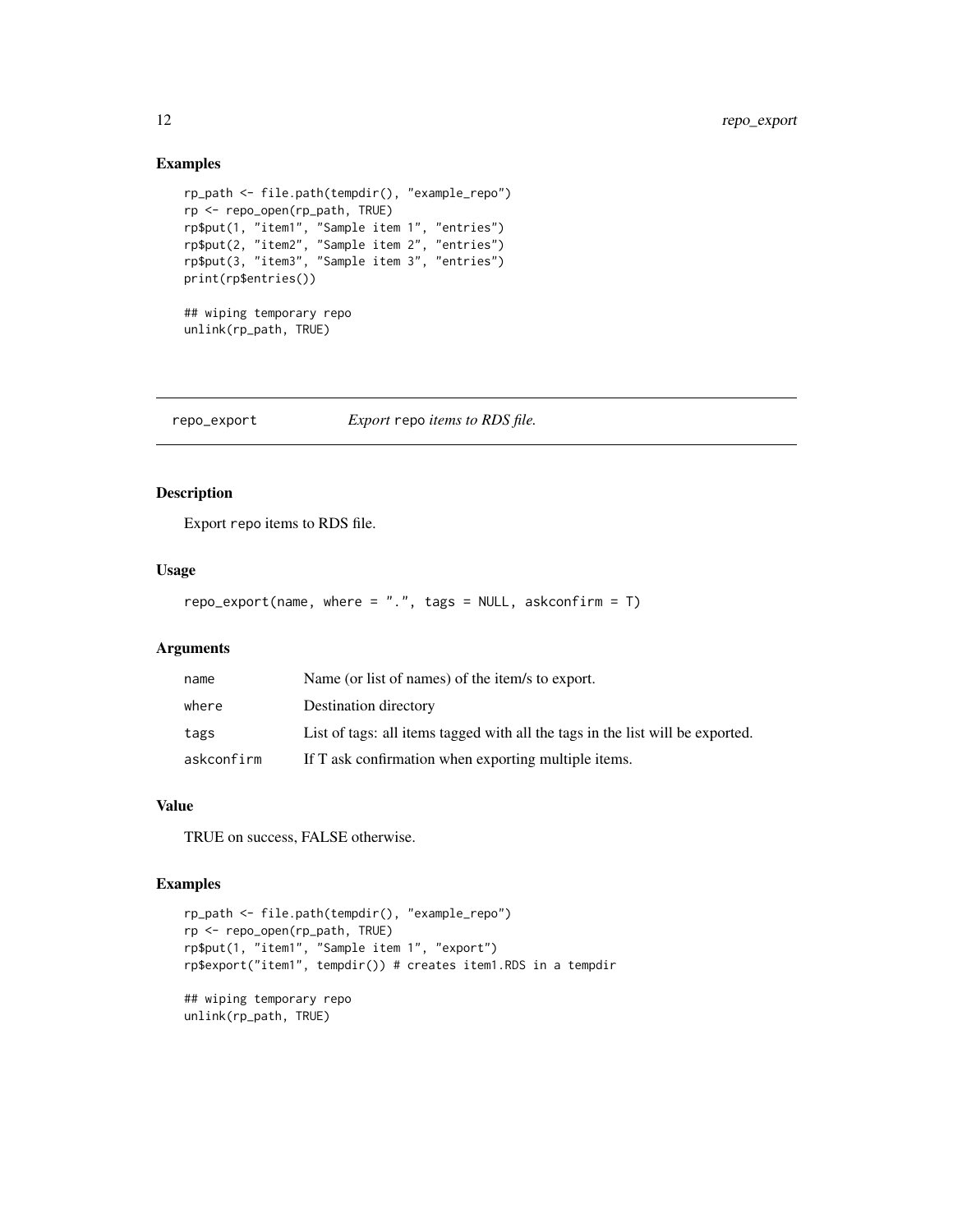<span id="page-12-0"></span>

Match items by matching any field

#### Usage

repo\_find(what,  $all = F$ , show = "ds")

#### Arguments

| what | Character to be matched against any field (see Details). |
|------|----------------------------------------------------------|
| all  | Show also items tagged with "hide".                      |
| show | Select columns to show.                                  |

## Details

This function actually calls print specifying the find parameters. The find parameter can be any character string to be matched against any item field, including string-converted size (like "10x3").

#### Value

Used for side effects.

```
rp_path <- file.path(tempdir(), "example_repo")
rp <- repo_open(rp_path, TRUE)
rp$put(1, "item1", "Sample item 1", c("tag1", "tag2"))
rp$put(2, "item2", "Sample item 2", c("tag1", "hide"))
rp$put(3, "item3", "Sample item 3", c("tag2", "tag3"))
rp$print()
rp$find("tEm2")
rp$find("ag2", show="t")
## wiping the temp repo
unlink(rp_path, TRUE)
```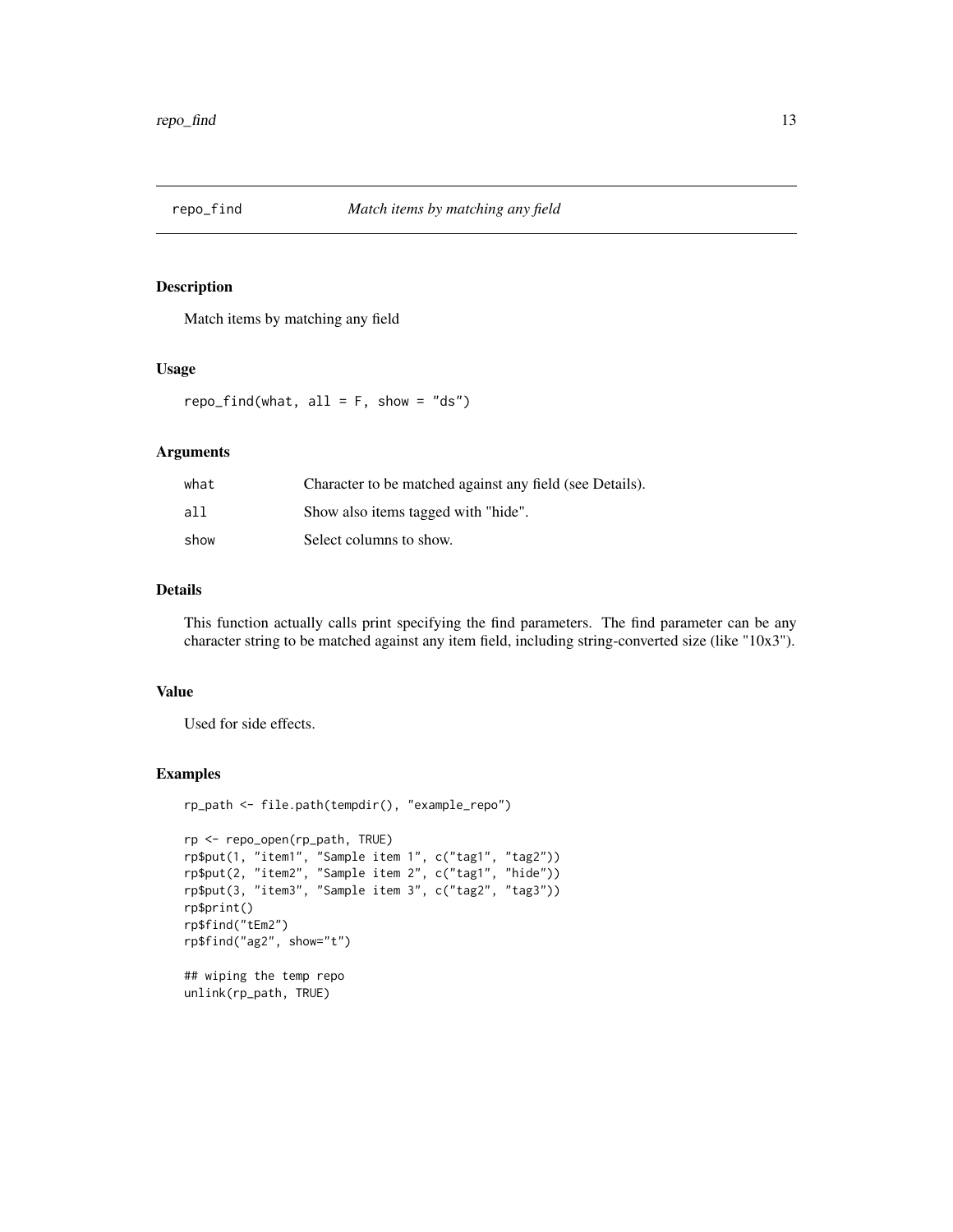<span id="page-13-0"></span>

Retrieve an item from the repo.

#### Usage

```
repo_get(name, enableSuggestions = T)
```
#### Arguments

name An item's name. enableSuggestions If set to TRUE (default), enables some checks on name that are meant to gracefully handle errors and provide suggestions of similar names. If FALSE, the execution will be significantly faster in large repositories.

## Value

The previously stored object, or its file system path for attachments.

#### Examples

```
rp_path <- file.path(tempdir(), "example_repo")
rp <- repo_open(rp_path, TRUE)
rp$put(1, "item1", "Sample item 1", "get")
print(rp$get("item1"))
## wiping temporary repo
```
unlink(rp\_path, TRUE)

repo\_handlers *Provides simplified access to repository items.*

## Description

Creates a list of functions, each one associated with a repository item, that can be used to access items directly.

#### Usage

repo\_handlers()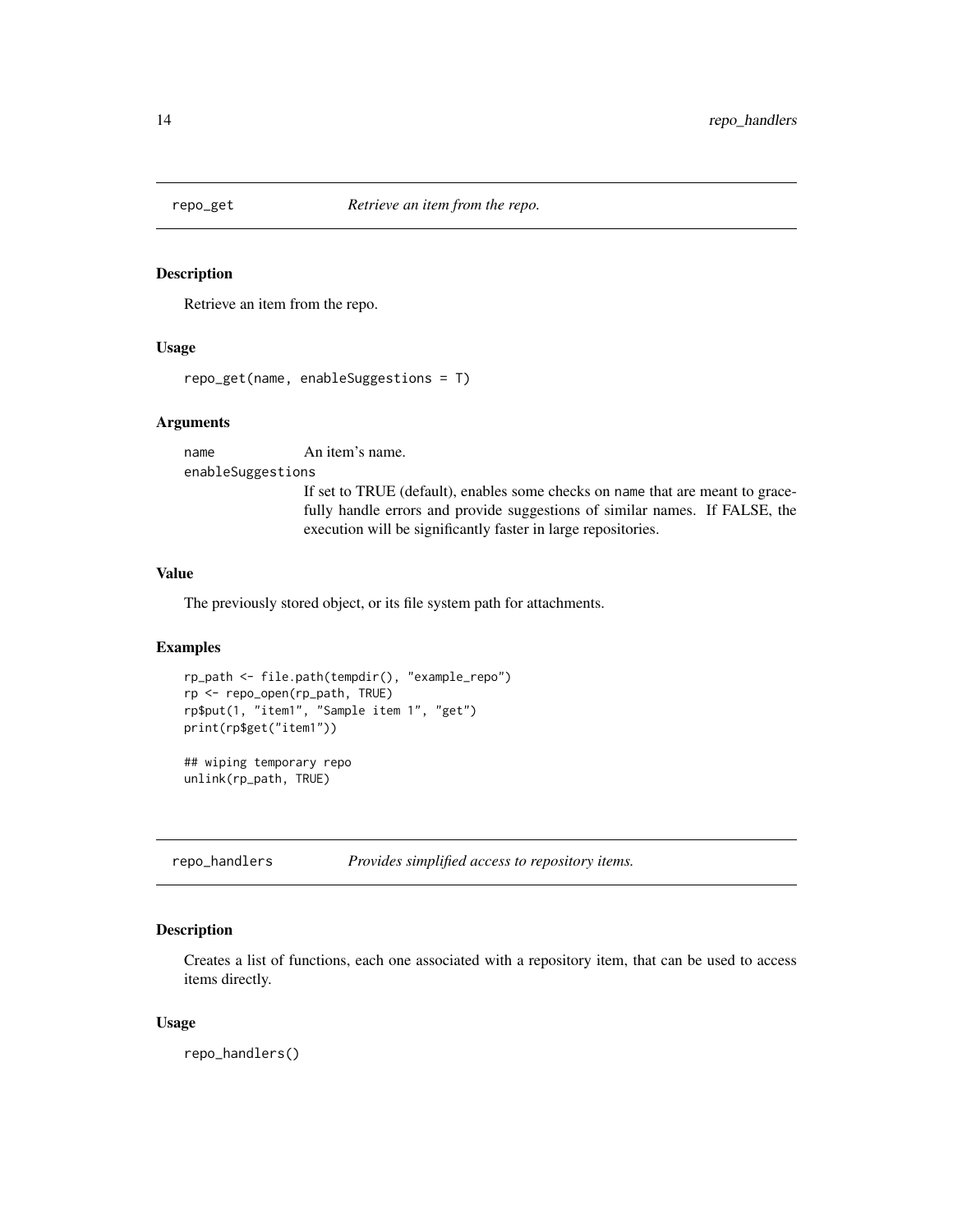#### <span id="page-14-0"></span>repo\_has 15

## Details

Repository handlers are functions associated with items. As opposed to item names, they can take advantage of IDE auto-completion features and do not require quotation marks. A handler to the repo object itself is provided in the list.

#### Value

A list of functions.

## Examples

```
## Repository creation
rp_path <- file.path(tempdir(), "example_repo")
rp <- repo_open(rp_path, TRUE)
## Putting some irrelevant data
rp$put(1, "item1", "Sample item 1", "repo_handlers")
rp$put(2, "item2", "Sample item 2", "repo_handlers")
## Getting item handlers
h <- rp$handlers()
## handlers have the same names as the items in the repo (and they
## include an handler to the repo itself).
names(h)
## Without arguments, function "item1" loads item named "item1".
i1 <- h$item1()
## Arguments can be used to call other repo functions on the item.
h$item1("info")
## After putting new data, the handlers must be refreshed.
rp$put(3, "item3", "Sample item 3", "repo_handlers")
h <- rp$handlers()
names(h)
## wiping temporary repo
unlink(rp_path, TRUE)
```
repo\_has *Check whether a repository has an item*

## Description

Check whether a repository has an item

#### Usage

repo\_has(name)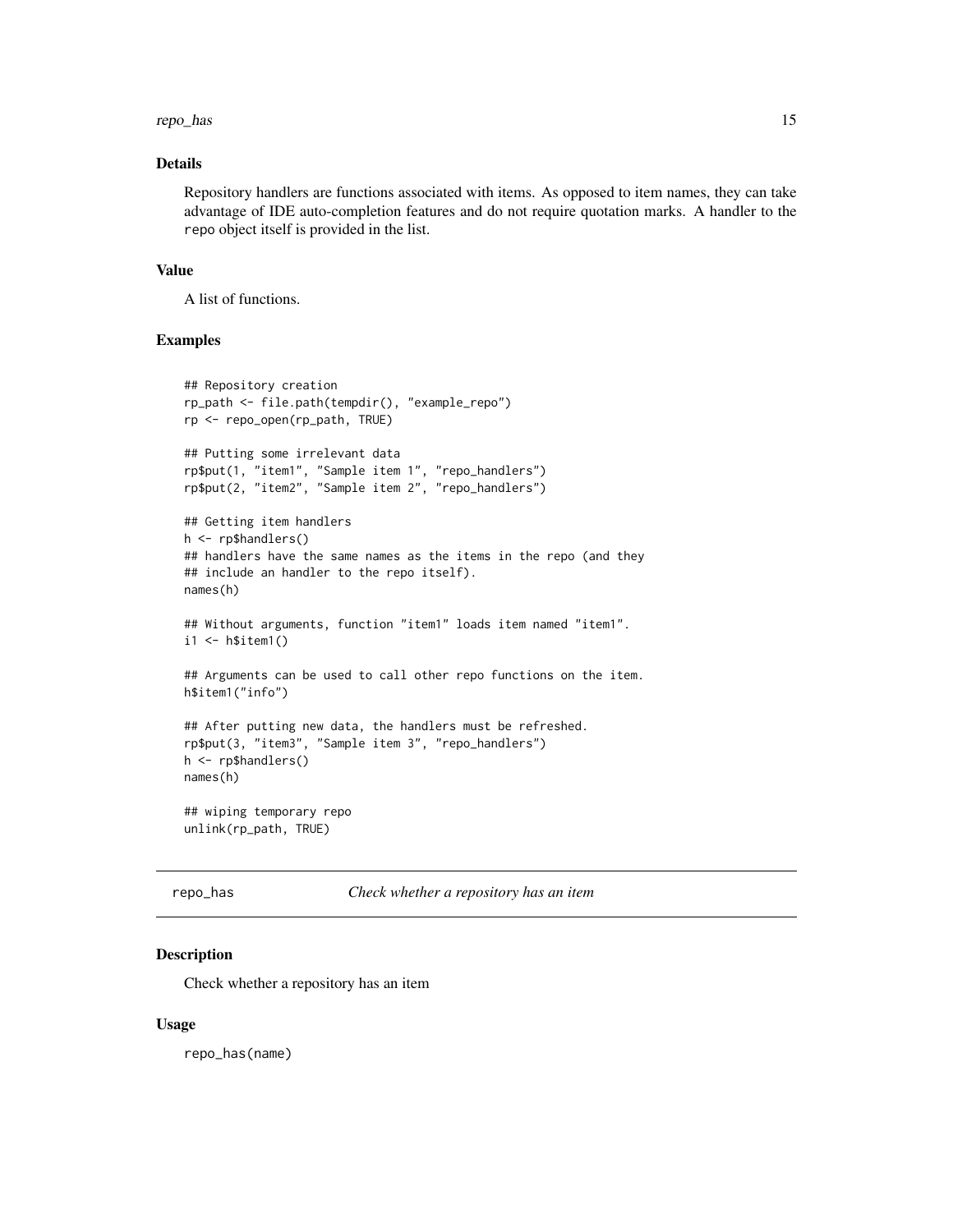#### Arguments

name Item name.

## Value

TRUE if name is in the repository, FALSE otherwise.

#### repo\_info *Provides detailed information about an item.*

## Description

Provides detailed information about an item.

## Usage

repo\_info(name = NULL, tags = NULL)

#### Arguments

| name | Item name (or list of names). If both name and tags are NULL, information |
|------|---------------------------------------------------------------------------|
|      | about the whole repo will be provided.                                    |
| tags | List of tags: info will run on all items matching the tag list.           |

## Value

Used for side effects.

```
rp_path <- file.path(tempdir(), "example_repo")
rp <- repo_open(rp_path, TRUE)
rp$put(1, "item1", "Sample item 1", "info")
rp$info("item1")
## wiping temporary repo
unlink(rp_path, TRUE)
```
<span id="page-15-0"></span>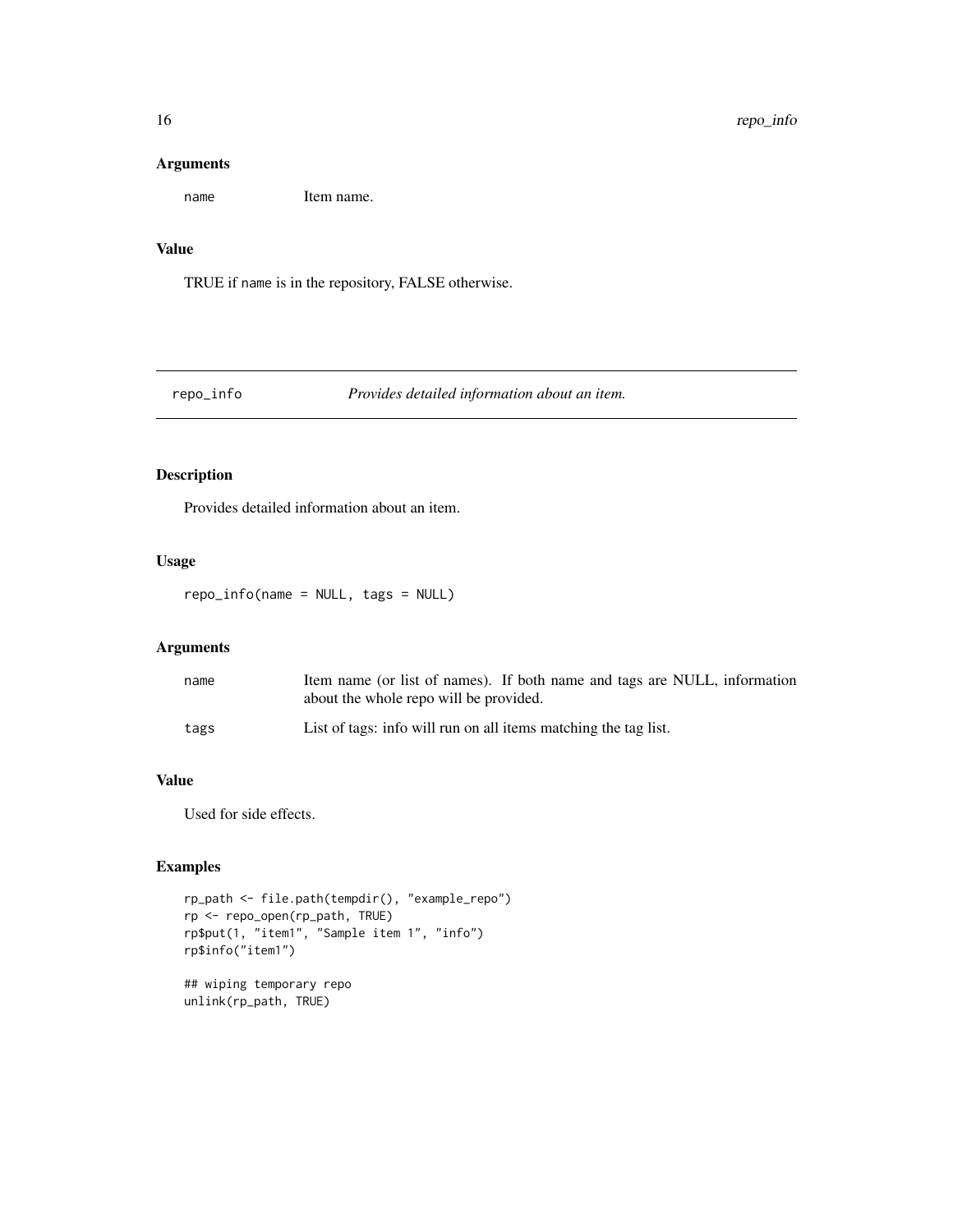<span id="page-16-0"></span>

lazydo searches the repo for previous execution of an expression. If a previous execution is found, the result is loaded and returned. Otherwise, the expression is executed and the result stashed.

#### Usage

 $repo_1$ azydo(expr, force = F, env = parent.frame())

## Arguments

| expr  | An object of class expression (the code to run). |
|-------|--------------------------------------------------|
| force | If TRUE, execute expr anyway                     |
| env   | Environment for expr, defaults to parent.        |

## Details

The expression results are stashed as usual. The name of the resource is obtained by digesting the expression, so it will look like an MD5 string in the repo. Note that the expression, and not its result, will uniquely identify the item in the repo.

The new item is automatically tagged with "stash", "hide" and "lazydo".

#### Value

Results of the expression (either loaded or computed on the fly).

#### See Also

repo\_stash, repo\_put

## Examples

```
rp_path <- file.path(tempdir(), "example_repo")
rp <- repo_open(rp_path, TRUE)
```

```
## First run
system.time(rp$lazydo(
    {
        Sys.sleep(1/10)
        x < -10}
))
```
## lazydo is building resource from code.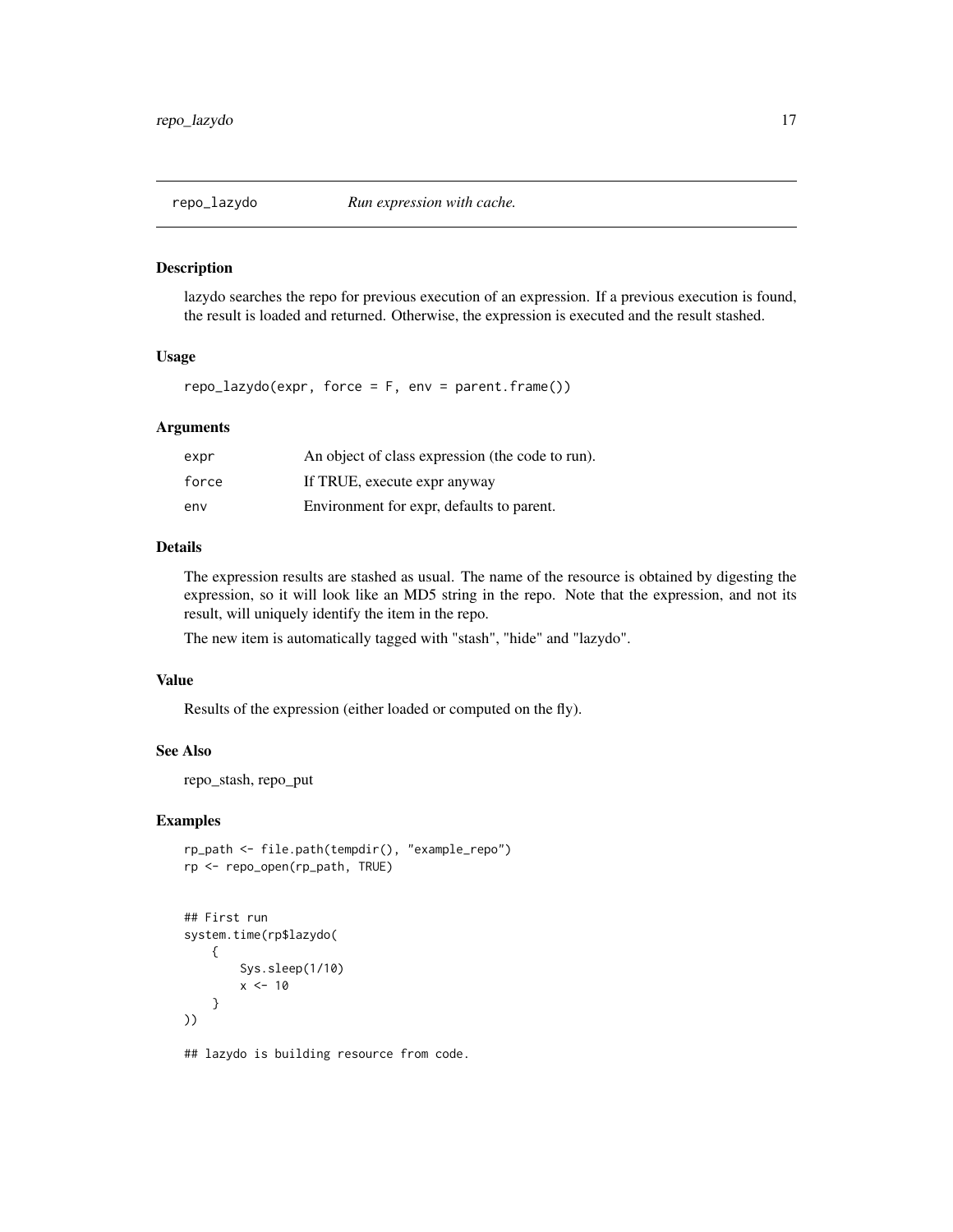```
## Cached item name is: f3c27f11f99dce20919976701d921c62
## user system elapsed
## 0.004 0.000 0.108
## Second run
system.time(rp$lazydo(
   {
       Sys.sleep(1/10)
       x < -10}
))
## lazydo found precomputed resource.
## user system elapsed
## 0.001 0.000 0.001
## The item's name in the repo can be obtained as the name of the
## last item added:
l <- length(rp$entries())
resname <- rp$entries()[[l]]$name
cat(rp$entries()[[l]]$description)
## {
## Sys.sleep(1/10)
## x <- 10
## }
rp$rm(resname) ## single cached item cleared
## wiping temporary repo
unlink(rp_path, TRUE)
```

```
repo_load Loads an item to current workspace
```
Like repo\_get, returns the contents of a stored item. But, unlike repo\_get, loads it to the current namespace.

#### Usage

```
repo_load(names, overwrite_existing = F, env = parent.frame())
```
#### Arguments

| names              | List or vector of repository item names.                                                                      |
|--------------------|---------------------------------------------------------------------------------------------------------------|
| overwrite_existing |                                                                                                               |
|                    | Overwrite an existing variable by the same name in the current workspace. If F<br>(defaults) throws an error. |
| env                | Environment to load the variable into (parent environment by default).                                        |

<span id="page-17-0"></span>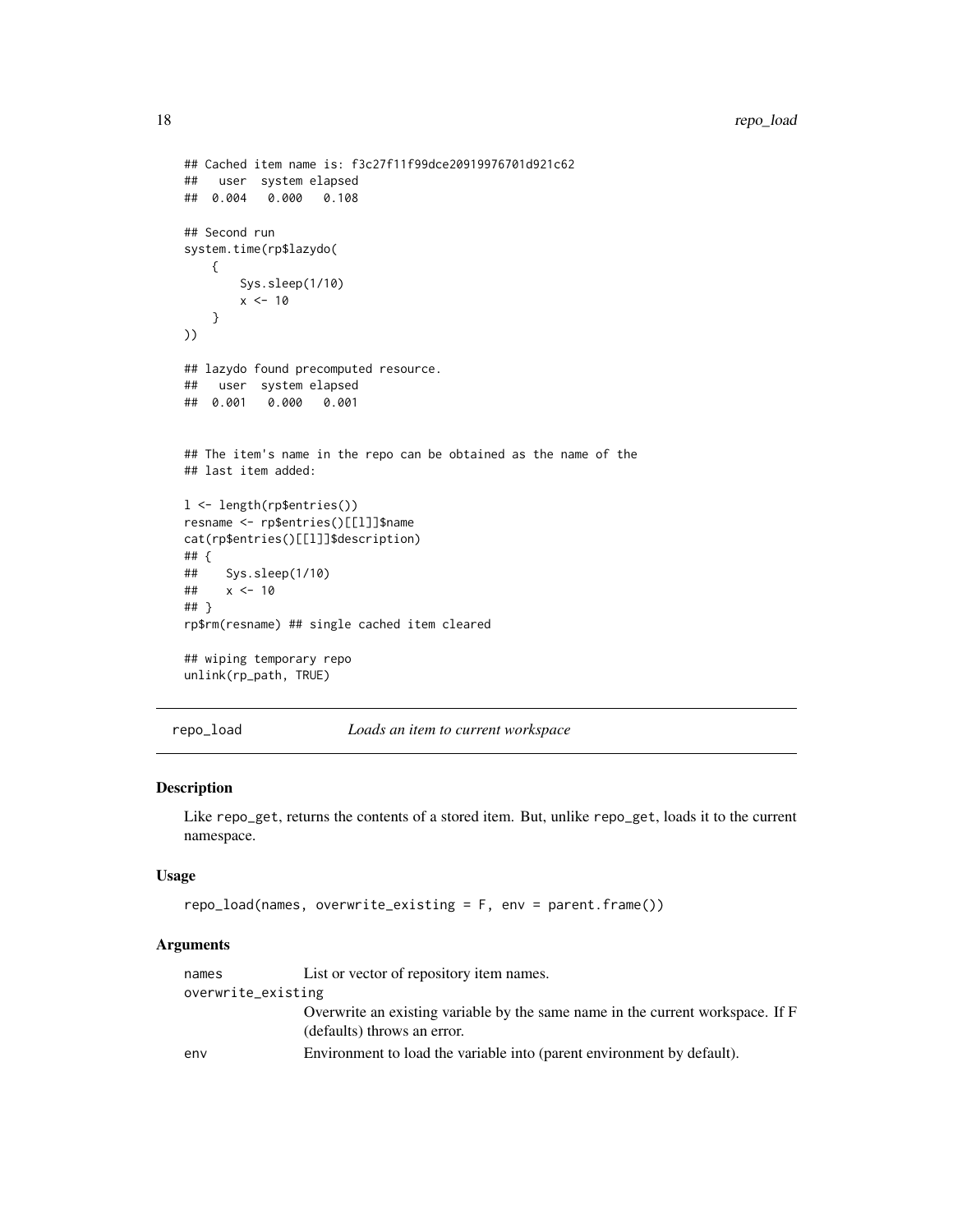## <span id="page-18-0"></span>repo\_open 19

#### Value

Nothing, used for side effects.

repo\_open *Open an existing repository or create a new one.*

## Description

If a repository does not exist at the specified location, creates a directory and stores the repository index in it. If a repository exists, the index is loaded and a repo object is built.

#### Arguments

| root  | Path to store data in. Defaults to "~/.R_repo". |
|-------|-------------------------------------------------|
| force | Don't ask for confirmation.                     |

#### Value

An object of class repo.

#### Examples

```
## Creates a new repository in a temporary directory without asking for
## confirmation.
rp_path <- file.path(tempdir(), "example_repo")
rp <- repo_open(rp_path, TRUE)
rp$put(0, "zero", "a random item", "a_tag")
rp$info()
## wiping temporary repo
unlink(rp_path, TRUE)
```
repo\_options *Set repository-wide options*

## Description

Set repository-wide options

#### Usage

repo\_options(...)

#### Arguments

... options to set

#### Value

if optional parameters are not passed, the current options are returned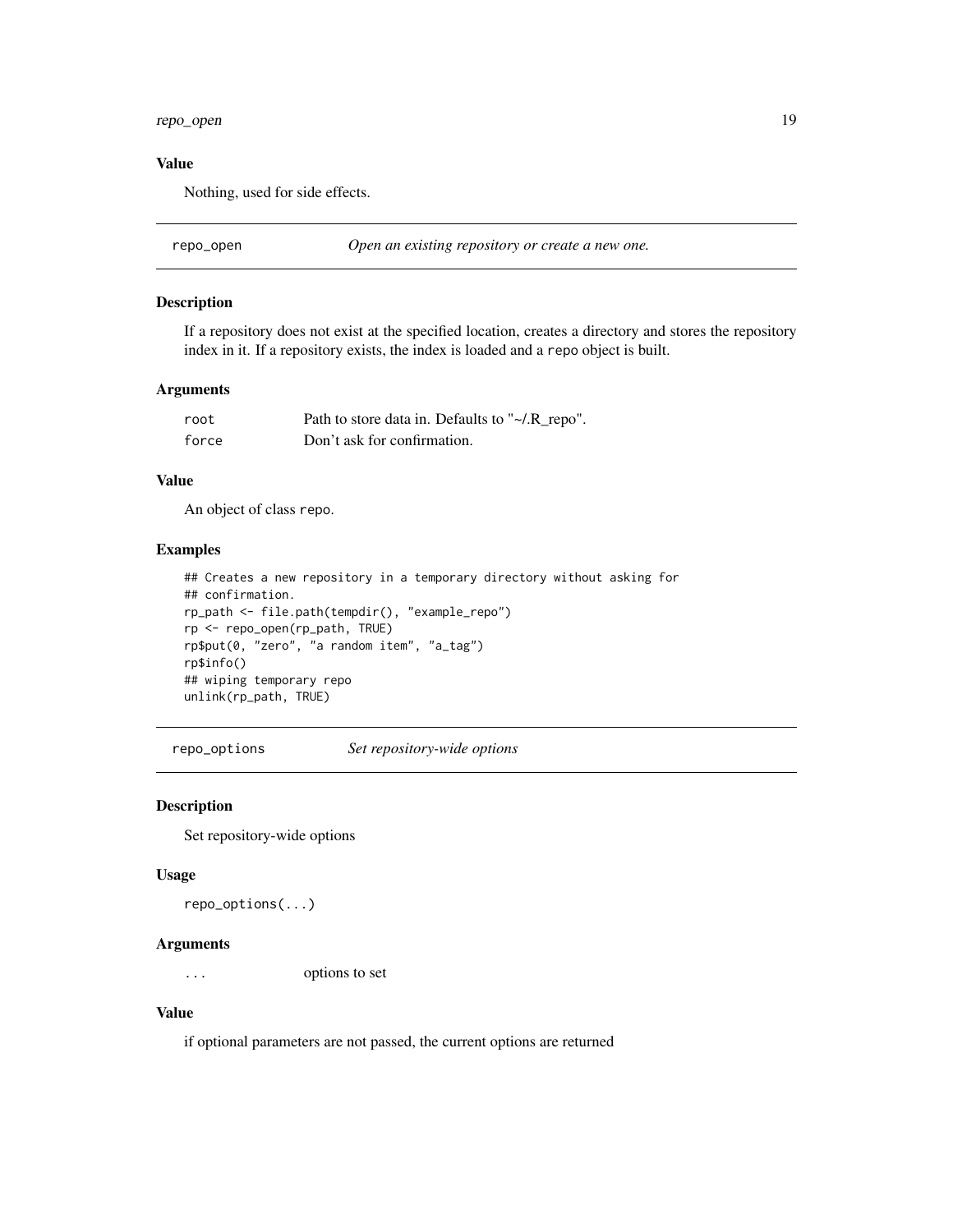<span id="page-19-0"></span>

The pie chart shows all repository items as pie slices of size proportional to the item sizes on disk. Items with size smaller then 5

#### Usage

```
repo_pies(...)
```
## Arguments

... Other parameters passed to the pie function.

## Value

Used for side effects.

```
## Repository creation
rp_path <- file.path(tempdir(), "example_repo")
rp <- repo_open(rp_path, TRUE)
## Producing some irrelevant data of different sizes
data1 <- 1:10
data2 <- 1:length(data(1))*2
data3 <- 1:length(data(1))*3
## Putting the data in the database, specifying dependencies
rp$put(data1, "item1", "First item", "repo_pies")
rp$put(data2, "item2", "Second item", "repo_pies")
rp$put(data3, "item3", "Third item", "repo_pies")
## Showing the pie chart
rp$pies()
## wiping temporary repo
unlink(rp_path, TRUE)
```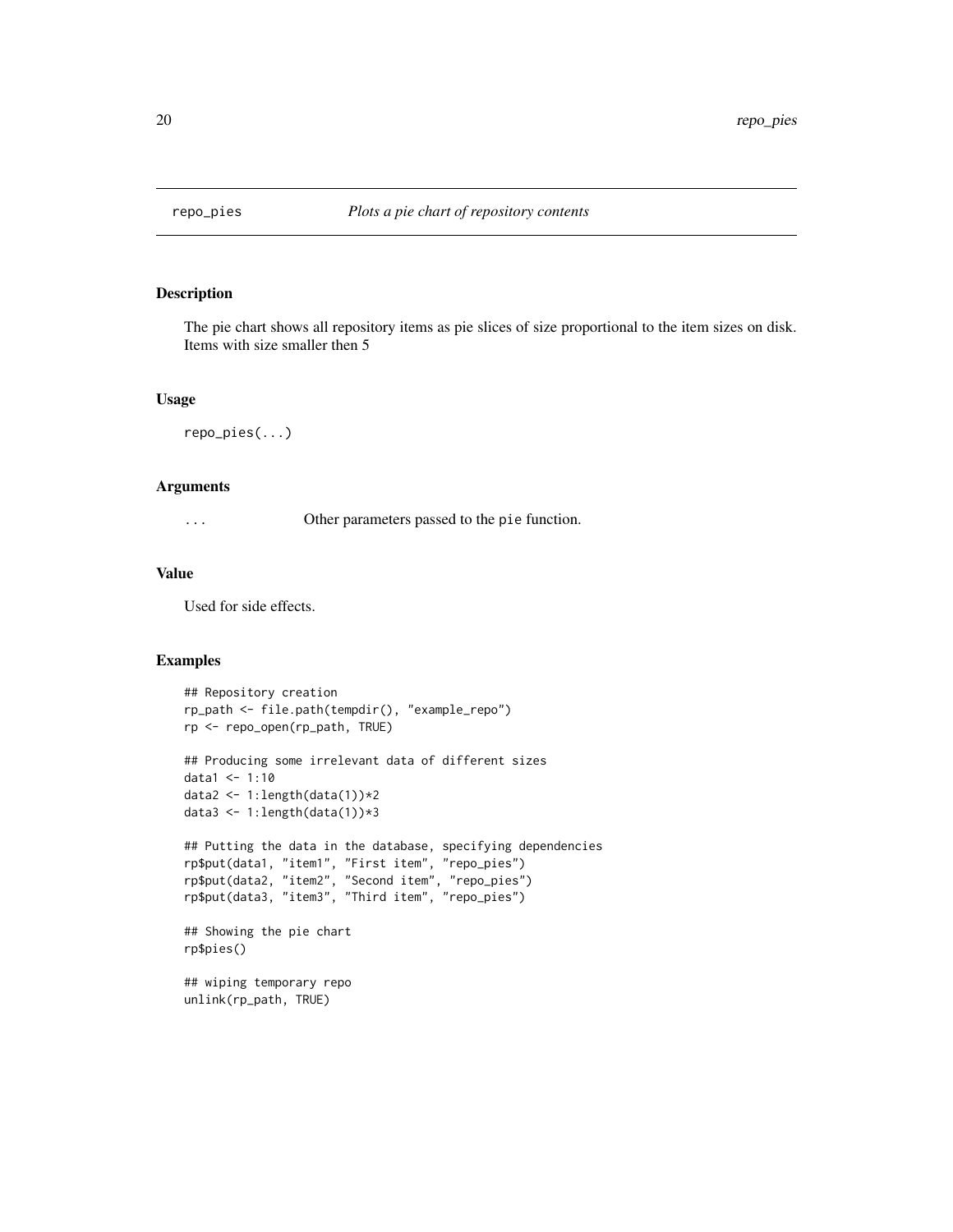<span id="page-20-0"></span>

Show a summary of the repository contents.

#### Usage

```
repo_print(tags = NULL, tagfun = "OR", find = NULL, all = F, show = "ds")
```
#### Arguments

| tags   | A list of character tags. Only items matching all the tags will be shown. |
|--------|---------------------------------------------------------------------------|
| tagfun | How to combine tags (see Details).                                        |
| find   | Character to match any filed (see Details).                               |
| all    | Show also items tagged with "hide".                                       |
| show   | Select columns to show.                                                   |

#### Details

The tagfun param specifies how to combine multiple tags when matching items. It can be either a character or a function. As a character, it can be one of OR, AND or NOT to specify that one, all or none of the tags must be matched, respectively. If it is a function, it must take two tag vectors, the first of which corresponds to tags, and return TRUE for a match, FALSE otherwise.

The find param can be any character string to be matched against any item field, including stringconverted size (like "10x3").

#### Value

Used for side effects.

```
rp_path <- file.path(tempdir(), "example_repo")
rp <- repo_open(rp_path, TRUE)
rp$put(1, "item1", "Sample item 1", c("tag1", "tag2"))
rp$put(2, "item2", "Sample item 2", c("tag1", "hide"))
rp$put(3, "item3", "Sample item 3", c("tag2", "tag3"))
rp$print()
rp$print(all=TRUE)
rp$print(show="tds", all=TRUE)
rp$print(show="tds", all=TRUE, tags="tag1")
## wiping the temp repo
unlink(rp_path, TRUE)
## wiping temporary repo
unlink(rp_path, TRUE)
```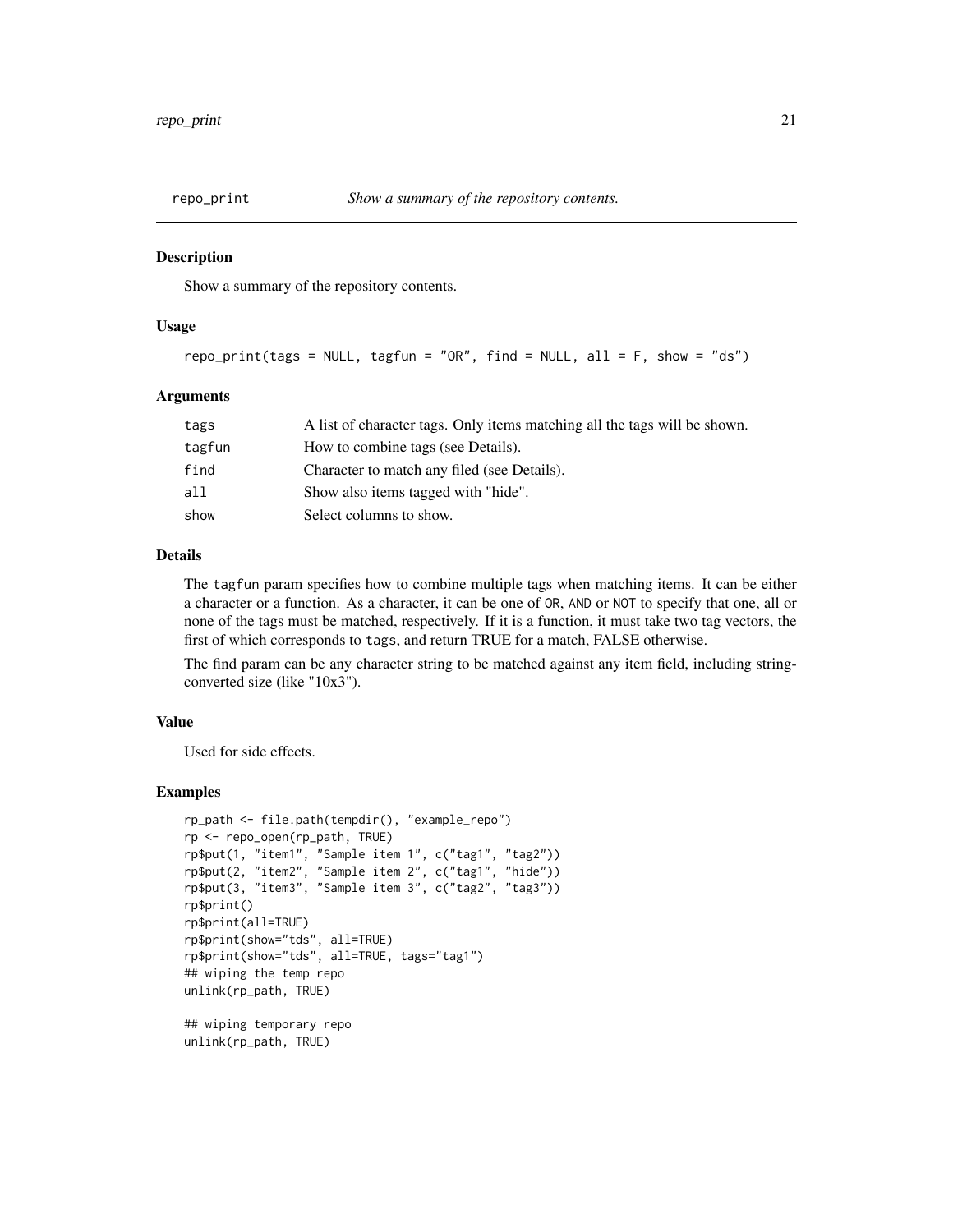A project item is a special item containing session information, including package dependencies. Every time a new item is stored in the repository, it will automatically be assigned to the current project, if one has been defined, and session information will be updated.

## Usage

```
repo_project(name, description, replace = T)
```
## Arguments

| name        | character containing the name of the project                                      |
|-------------|-----------------------------------------------------------------------------------|
| description | character containing a longer description of the project                          |
| replace     | logical, if T then an existing project item by the same name will be overwritten. |

## Value

Used for side effects.

| repo_pull | Download item remote content |
|-----------|------------------------------|
|-----------|------------------------------|

## Description

Download item remote content

#### Usage

repo\_pull(name, replace = F)

## Arguments

| name    | Name of the existing item that will be updated. |
|---------|-------------------------------------------------|
| replace | If TRUE, existing item's object is overwritten. |

## Details

Repo index files can be used as pointers to remote data. The pull function will download the actual data from the Internet, including regular items or attachment. Another use of the URL item's parameter is to attach a remote resource without downloading it.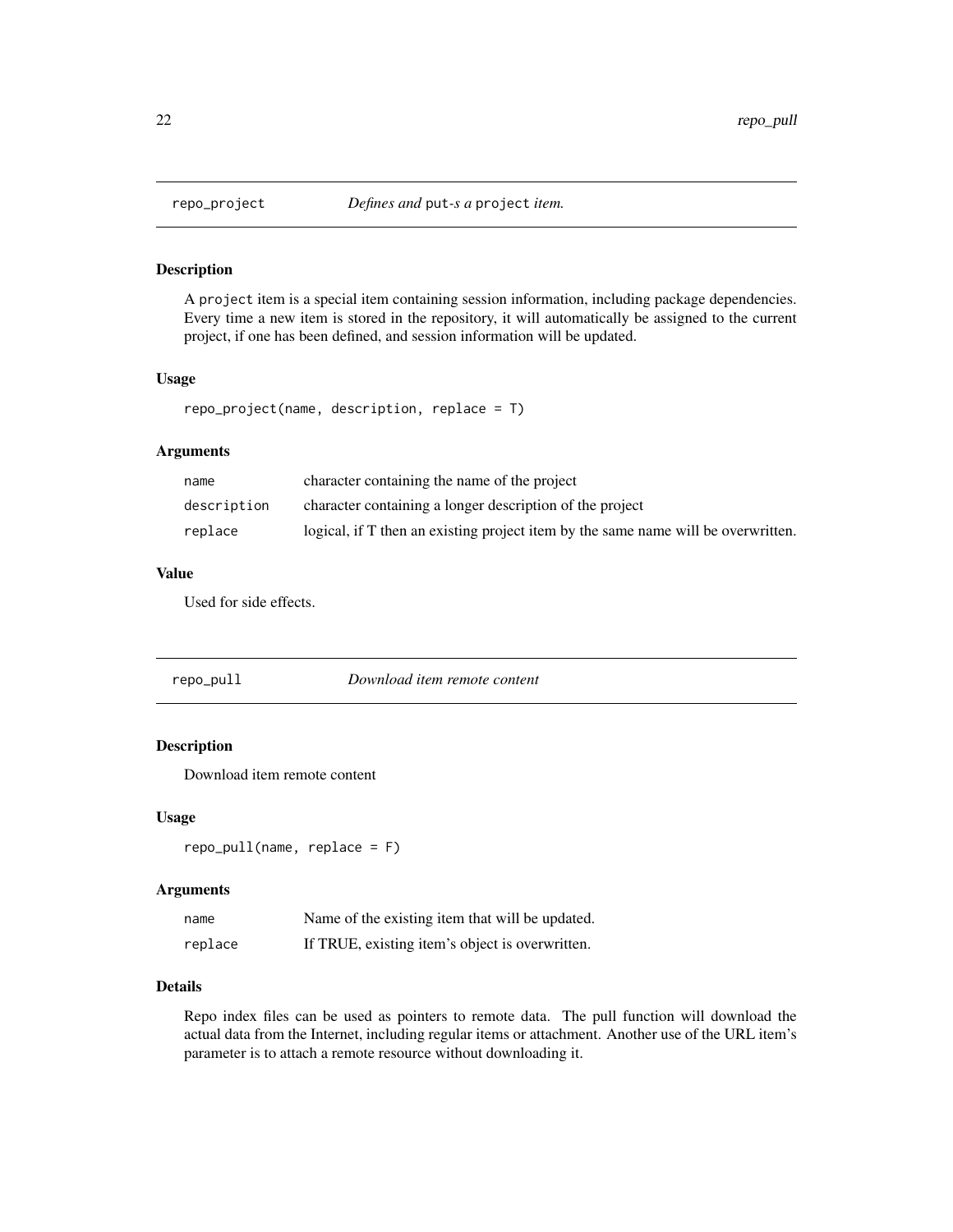#### <span id="page-22-0"></span>repo\_put 23

## Value

Used for side effects.

#### Examples

```
## Repository creation
rp_path <- file.path(tempdir(), "example_repo")
rp <- repo_open(rp_path, TRUE)
remote_URL <- paste0("https://github.com/franapoli/repo/blob/",
                     "untested/inst/remote_sample.RDS?raw=true")
## The following item will have remote source
rp$put("Local content", "item1", "Sample item 1", "tag",
        URL = remote_URL)
print(rp$get("item1"))
## suppressWarnings(try(rp$pull("item1"), TRUE))
tryCatch(rp$pull("item1"),
        error = function(e)
            message("There were warnings whle accessing remote content"),
        warning = function(w)message("Could not download remote content")
        )
print(rp$get("item1"))
## wiping temporary repo
unlink(rp_path, TRUE)
```
repo\_put *Create a new item in the repository.*

## Description

Given an R object, stores it to an RDS file in the repo root and add an associated item to the repo index, including object name, description, tags and more.

#### Usage

```
repo_put(
  obj,
  name = NULL,description = NULL,
  tags = NULL,prj = NULL,src = NULL,chunk = name,depends = NULL,
  replace = F,
```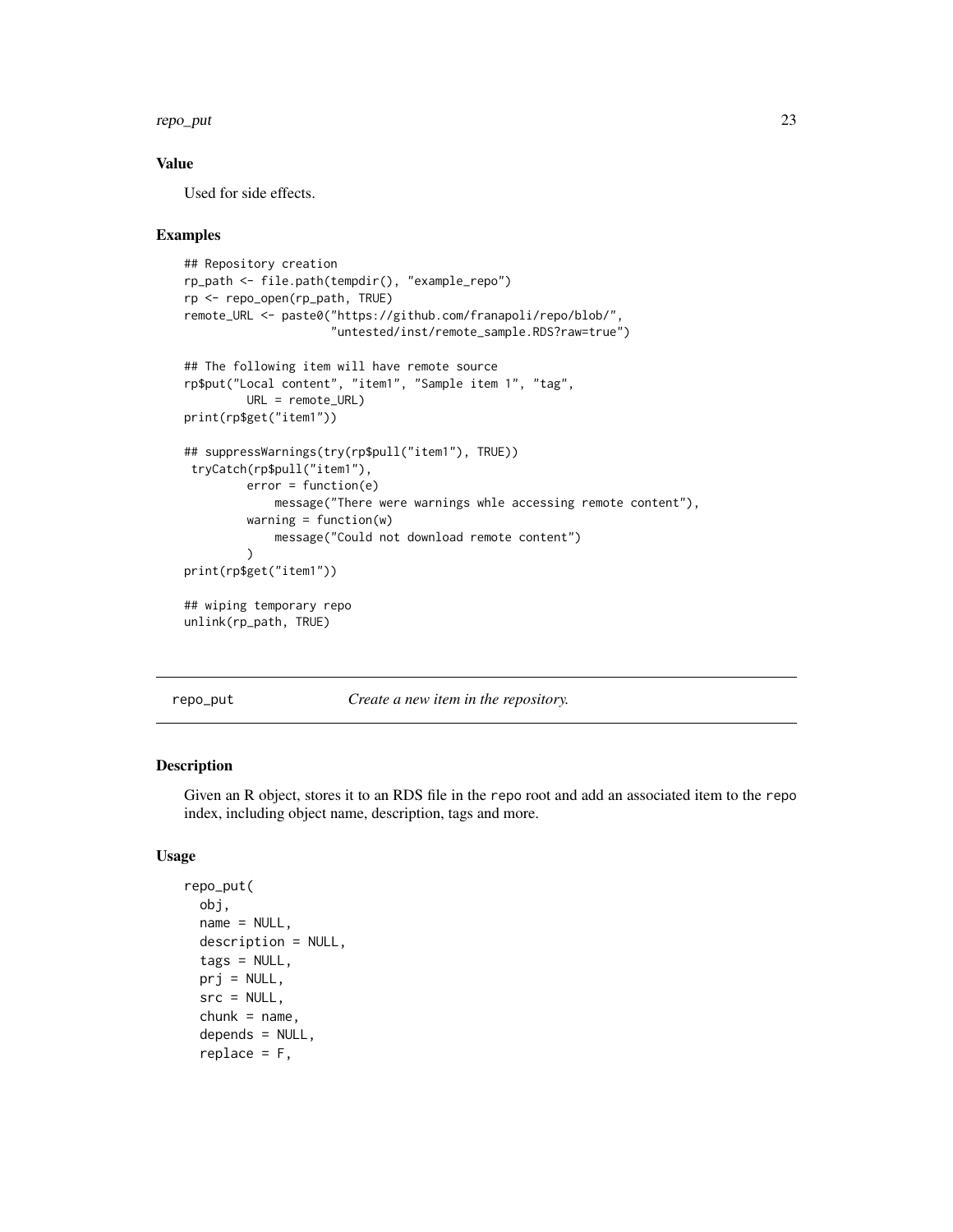```
asattach = F,
  to = NULL,
  addversion = F,
 URL = NULL,checkRelations = T
\mathcal{L}
```
#### Arguments

| obj         | An R object to store in the repo.                                                                                                                                                                                                                                       |
|-------------|-------------------------------------------------------------------------------------------------------------------------------------------------------------------------------------------------------------------------------------------------------------------------|
| name        | A character identifier for the new item. If NULL, the name of the obj variable<br>will be used.                                                                                                                                                                         |
| description | A character description of the item.                                                                                                                                                                                                                                    |
| tags        | A list of tags to sort the item. Tags are useful for selecting sets of items and run<br>bulk actions.                                                                                                                                                                   |
| prj         | The name of a project item in the repository (see project). Default is no<br>associated project item.                                                                                                                                                                   |
| src         | Name of an existing item to be annotated as the "generator" of the new item.<br>Usually it is an attachment item containing the source code that generated the<br>new item. Default is NULL.                                                                            |
| chunk       | The name of the code chunk within src that is responsible for building the item.<br>Set to name by default. See build.                                                                                                                                                  |
| depends     | Character vector: items that depend on this item. Default is NULL.                                                                                                                                                                                                      |
| replace     | One of: V, F, "addversion" to define behavior when an item by the same name<br>exists. If V, overwrite it. If F stop with an error. If "addversion" the new item is<br>stored as a new version and the old item is renamed by appending a "#N" suffix.<br>Default is F. |
| asattach    | Specifies that the item is to be treated as an attachment (see attach). Default is<br>E.                                                                                                                                                                                |
| to          | Vector of character. Specifies which item this item is attached to. Default is<br>NULL.                                                                                                                                                                                 |
| addversion  | Deprecated, use the replace parameter instead.                                                                                                                                                                                                                          |
| <b>URL</b>  | Remote URL where the pull function expects to download actual item data<br>from. Default is NULL.                                                                                                                                                                       |
|             | checkRelations Check if items referenced by this item exist. Default is T.                                                                                                                                                                                              |

#### Details

The item name can be any string, however it should be a concise identifier, possibly without special character (could become mandatory soon). Some tags have a special meaning, like "hide" (do not show the item by default), "attachment" (the item is an attachment - this should never be set manually), "stash" (the item is a stashed item, makes the item over-writable by other "stash" items by default).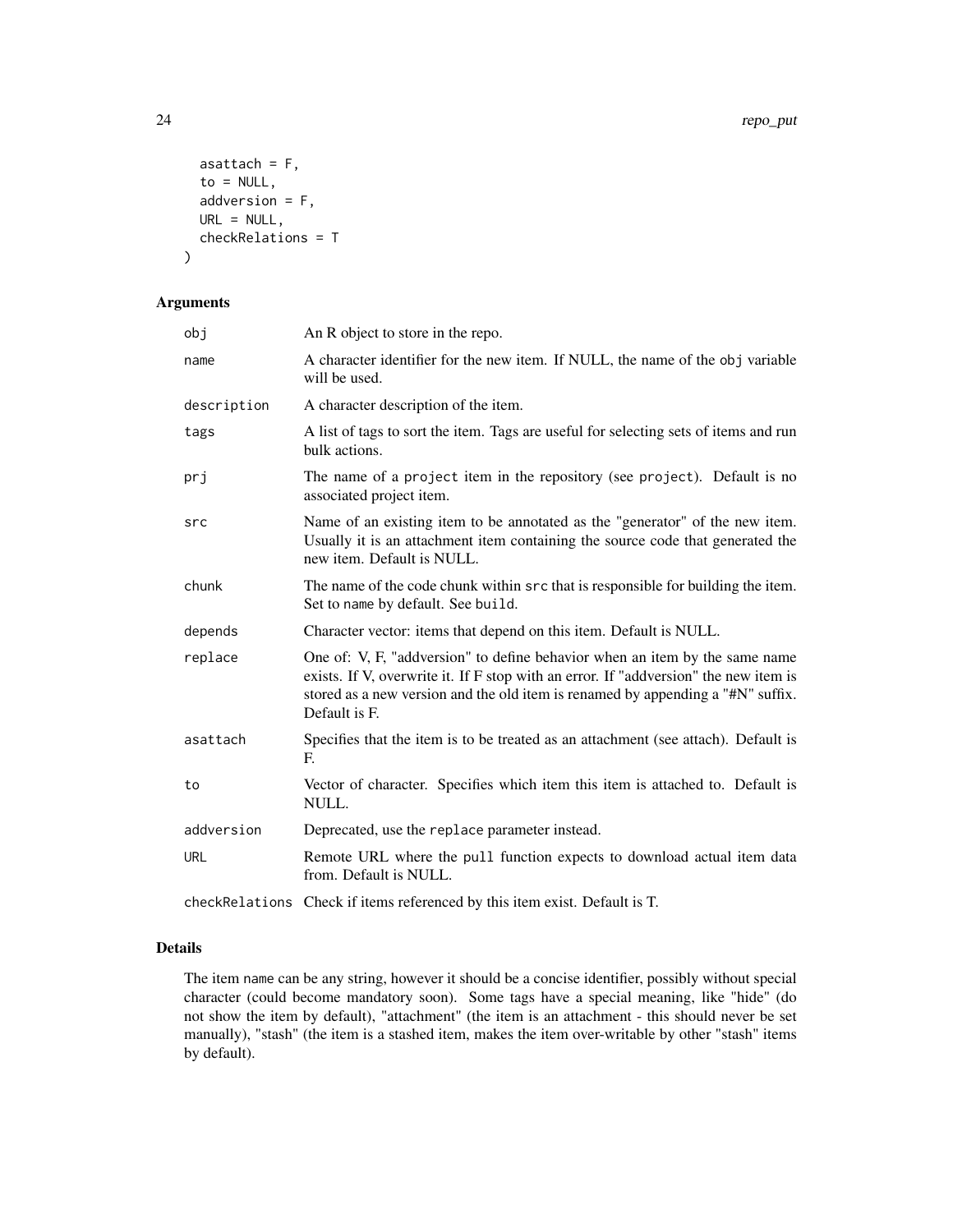<span id="page-24-0"></span>repo\_related 25

## Value

Used for side effects.

#### See Also

get, set, attach, info

## Examples

```
## Repository creation
rp_path <- file.path(tempdir(), "example_repo")
rp <- repo_open(rp_path, TRUE)
## Producing some irrelevant data
data1 < -1:10data2 <- data1 * 2
data3 <- data1 / 2
## Putting the data in the database, specifying dependencies
rp$put(
    obj = data1,name = "item1".description = "First item",
    tags = c("repo_put", "a_random_tag"),
    )
rp$put(data2, "item2", "Item dependent on item1",
    "repo_dependencies", depends="item1")
rp$put(data3, "item3", "Item dependent on item1 and item2",
    "repo_dependencies", depends=c("item1", "item2"))
print(rp)
## Creating another version of item1
data1.2 \leftarrow data1 + runif(10)
rp$put(data1.2, name = "item1", "First item with additional noise",
    tags = c("repo_put", "a_random_tag"), replace="addversion")
print(rp, all=TRUE)
rp$info("item1#1")
## wiping temporary repo
unlink(rp_path, TRUE)
```
repo\_related *Finds all items related to a set of item*

#### Description

Relations are defined as in the dependency graph.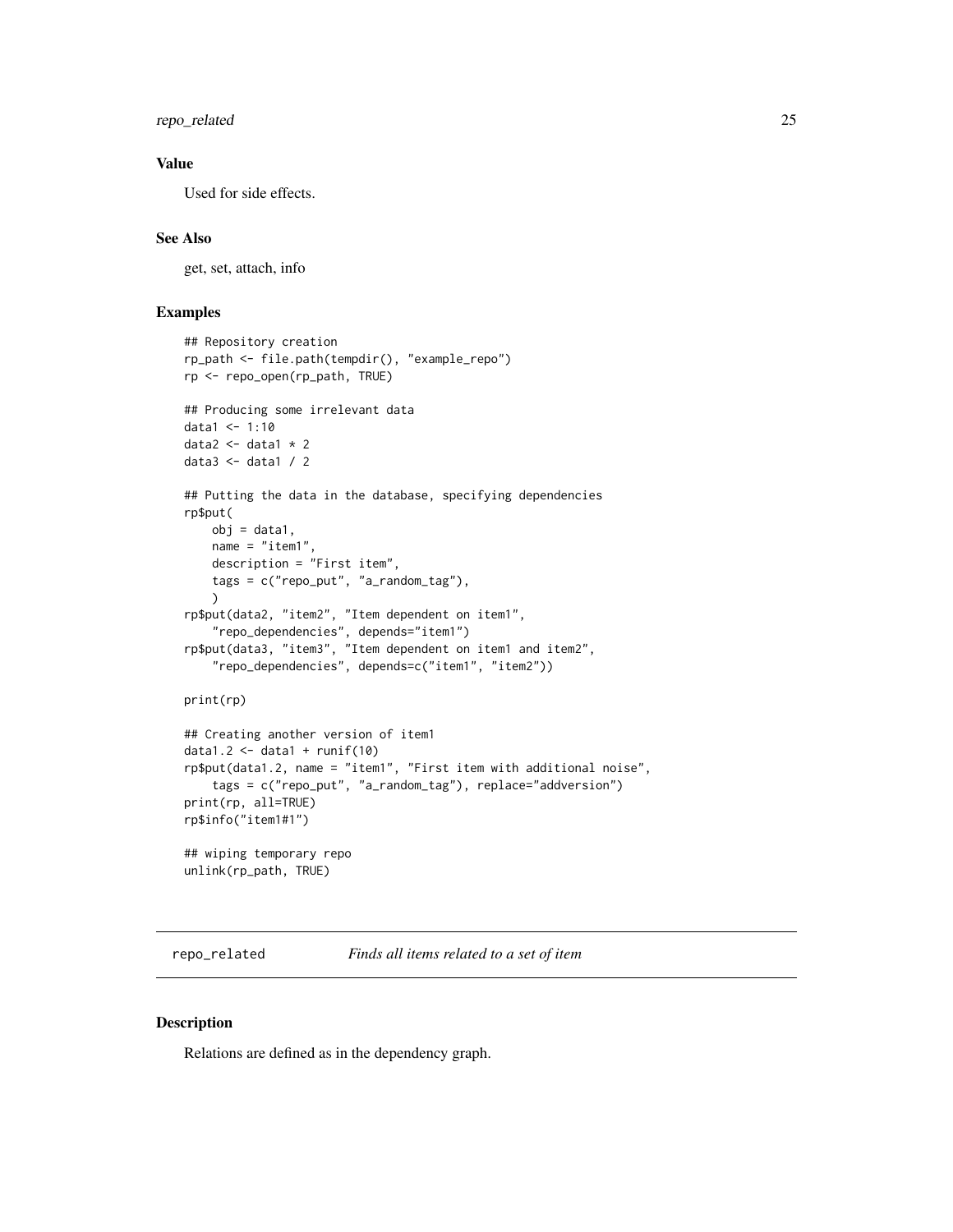## <span id="page-25-0"></span>Usage

```
repo_related(names, type = "all", excludeseed = F)
```
## Arguments

| names       | A character vector of item names.                                                                                                                                                                                                 |
|-------------|-----------------------------------------------------------------------------------------------------------------------------------------------------------------------------------------------------------------------------------|
| type        | Can be one of "all", "to", "from". "to" recursively finds items that names is<br>attached to. "from" recursively finds items that names depends on or is generated<br>by. "all" finds both (connected components including names. |
| excludeseed | logical. If set to FALSE names will be not included in the output list.                                                                                                                                                           |

## Value

A character vector of item names.

## See Also

dependencies

repo\_rm *Remove item from the repo (and the disk).*

## Description

Remove item from the repo (and the disk).

## Usage

```
repo\_rm(name = NULL, tags = NULL, force = F)
```
## Arguments

| name  | An item's name.                                              |
|-------|--------------------------------------------------------------|
| tags  | A list of tags: all items matching the list will be removed. |
| force | Don't ask for confirmation.                                  |

## Value

Used for side effects.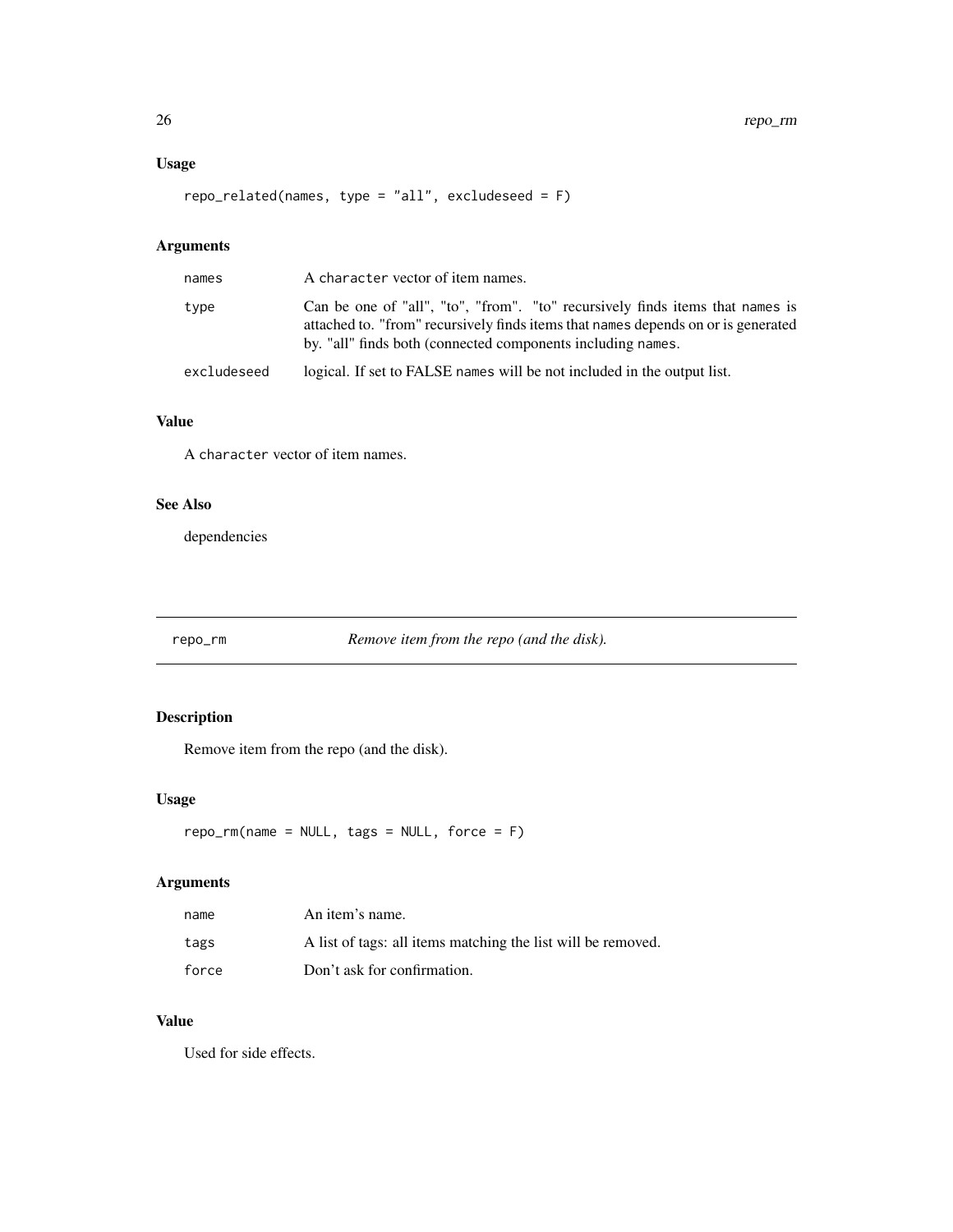#### <span id="page-26-0"></span>repo\_root 27

## Examples

```
rp_path <- file.path(tempdir(), "example_repo")
rp <- repo_open(rp_path, TRUE)
rp$put(1, "item1", "Sample item 1", "info")
rp$put(2, "item2", "Sample item 2", "info")
print(rp)
rp$rm("item1")
print(rp)
## wiping temporary repo
unlink(rp_path, TRUE)
```
repo\_root *Show path to repo root*

## Description

Show path to repo root

#### Usage

repo\_root()

## Value

character containing the path to the root of the repo.

## Examples

```
rp_path <- file.path(tempdir(), "example_repo")
rp <- repo_open(rp_path, TRUE)
print(rp$root())
## wiping temporary repo
unlink(rp_path, TRUE)
```
repo\_set *Edit an existing item.*

#### Description

Edit an existing item.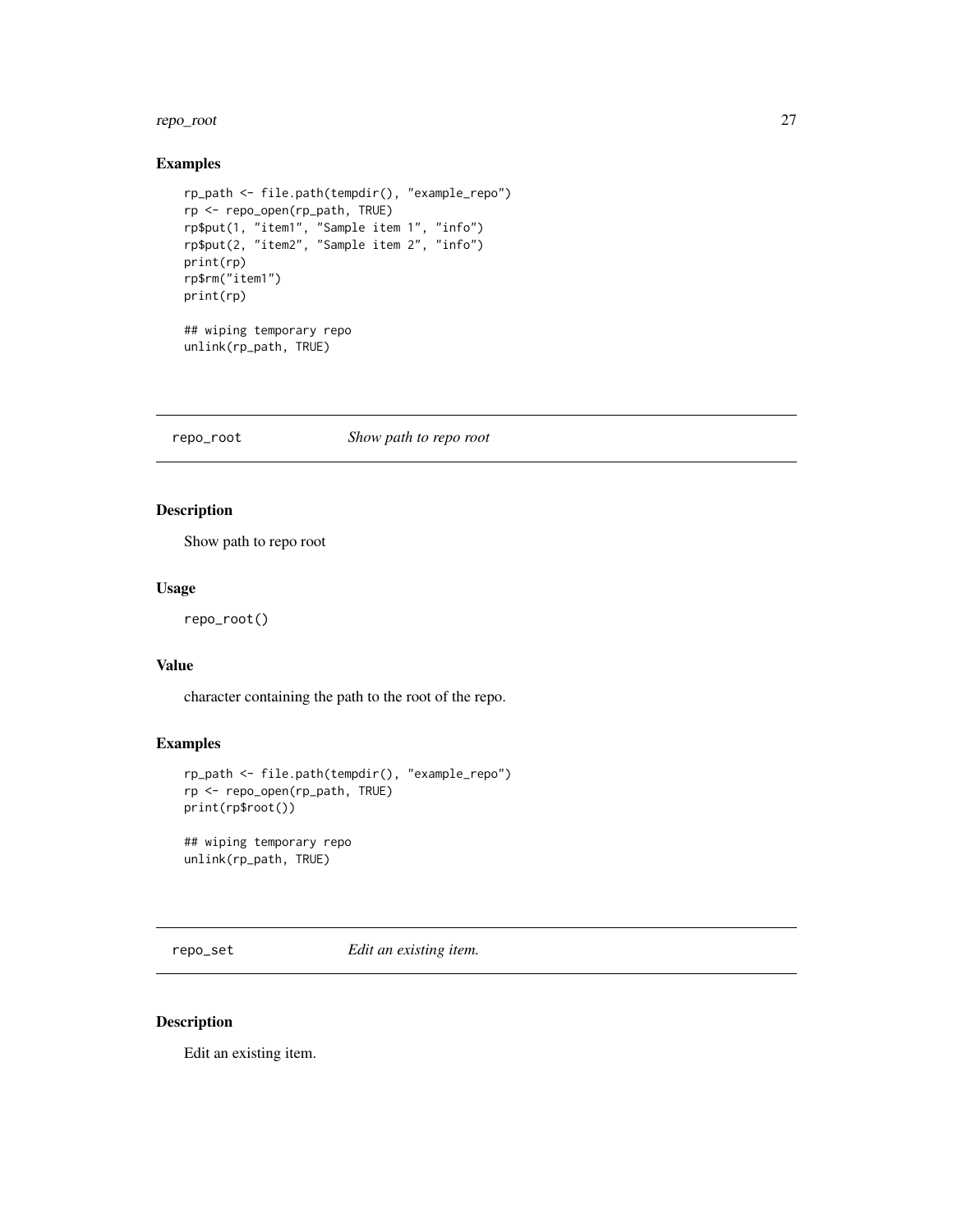## Usage

```
repo_set(
 name,
 obj = NULL,newname = NULL,
 description = NULL,
  tags = NULL,
 prj = NULL,
 src = NULL,chunk = NULL,depends = NULL,
 addtags = NULL,
 URL = NULL,buildURL = NULL
)
```
## Arguments

| name        | An item name.                                                                                                                                                                                                      |
|-------------|--------------------------------------------------------------------------------------------------------------------------------------------------------------------------------------------------------------------|
| obj         | An R object to replace the one currently associated with the item.                                                                                                                                                 |
| newname     | Newname of the item.                                                                                                                                                                                               |
| description | Item's description.                                                                                                                                                                                                |
| tags        | New item's tags as a list of character.                                                                                                                                                                            |
| prj         | New item's project as a list of character.                                                                                                                                                                         |
| src         | New item's provenance as a list of character.                                                                                                                                                                      |
| chunk       | New item's chunk name.                                                                                                                                                                                             |
| depends     | List of item names indicating dependencies.                                                                                                                                                                        |
| addtags     | Tags to be added to current item's tags. Can not be used together with the<br>parameter "tags".                                                                                                                    |
| url         | A character containing an URL where the item is supposed to be downloaded<br>from.                                                                                                                                 |
| buildURL    | A character containing a base URL that is completed by postfixing the item's<br>relative path. Useful to upload repositories online and make their items down-<br>loadable. The item's current URL is overwritten. |

## Value

Used for side effects.

## See Also

repo\_put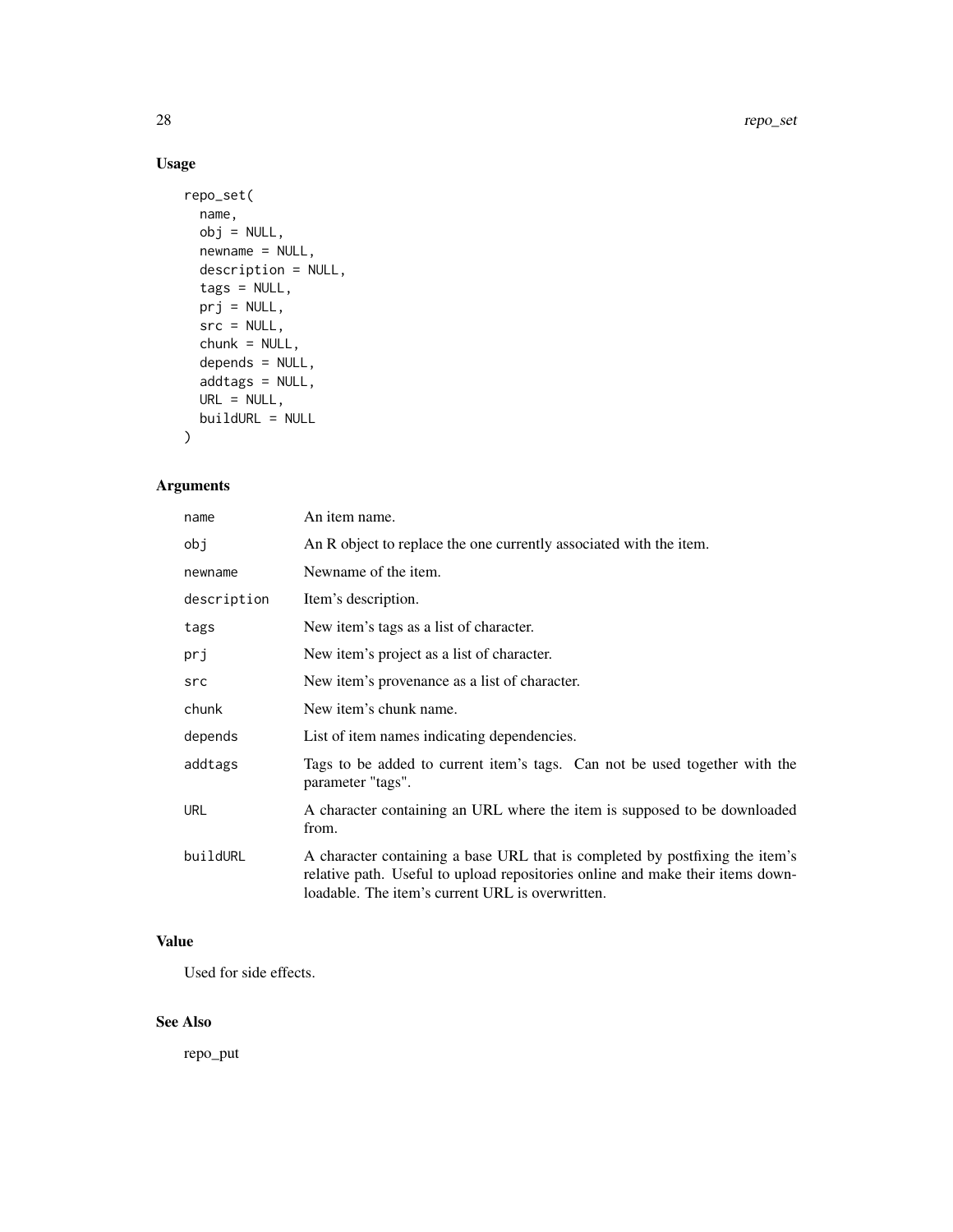## <span id="page-28-0"></span>repo\_stash 29

#### Examples

```
rp_path <- file.path(tempdir(), "example_repo")
rp <- repo_open(rp_path, TRUE)
rp$put(1, "item1", "Sample item 1", c("tag1", "tag2"))
rp$set("item1", obj=2)
print(rp$get("item1"))
rp$set("item1", description="Modified description", tags="new_tag_set")
rp$info("item1")
## wiping temporary repo
```

```
unlink(rp_path, TRUE)
```
repo\_stash *Quickly store temporary data*

## Description

A very simplified call to put that only requires to specify a variable name.

#### Usage

```
repo_stash(object, rename = deparse(substitute(object)))
```
#### Arguments

| object | The object to store in the repo.                                               |
|--------|--------------------------------------------------------------------------------|
| rename | An optional character containing the new name for the item. Otherwise the name |
|        | of object is used as item's name.                                              |

#### Details

The name parameter is used to search the parent (or a different specified) environment for the actual object to store. Then it is also used as the item name. The reserved tags "stash" and "hide" are set. In case a stashed item by the same name already exists, it is automatically overwritten. In case a non-stashed item by the same name already exists, an error is raised. A different name can be specified through the rename parameter in such cases.

## Value

Used for side effects.

#### See Also

repo\_put, repo\_lazydo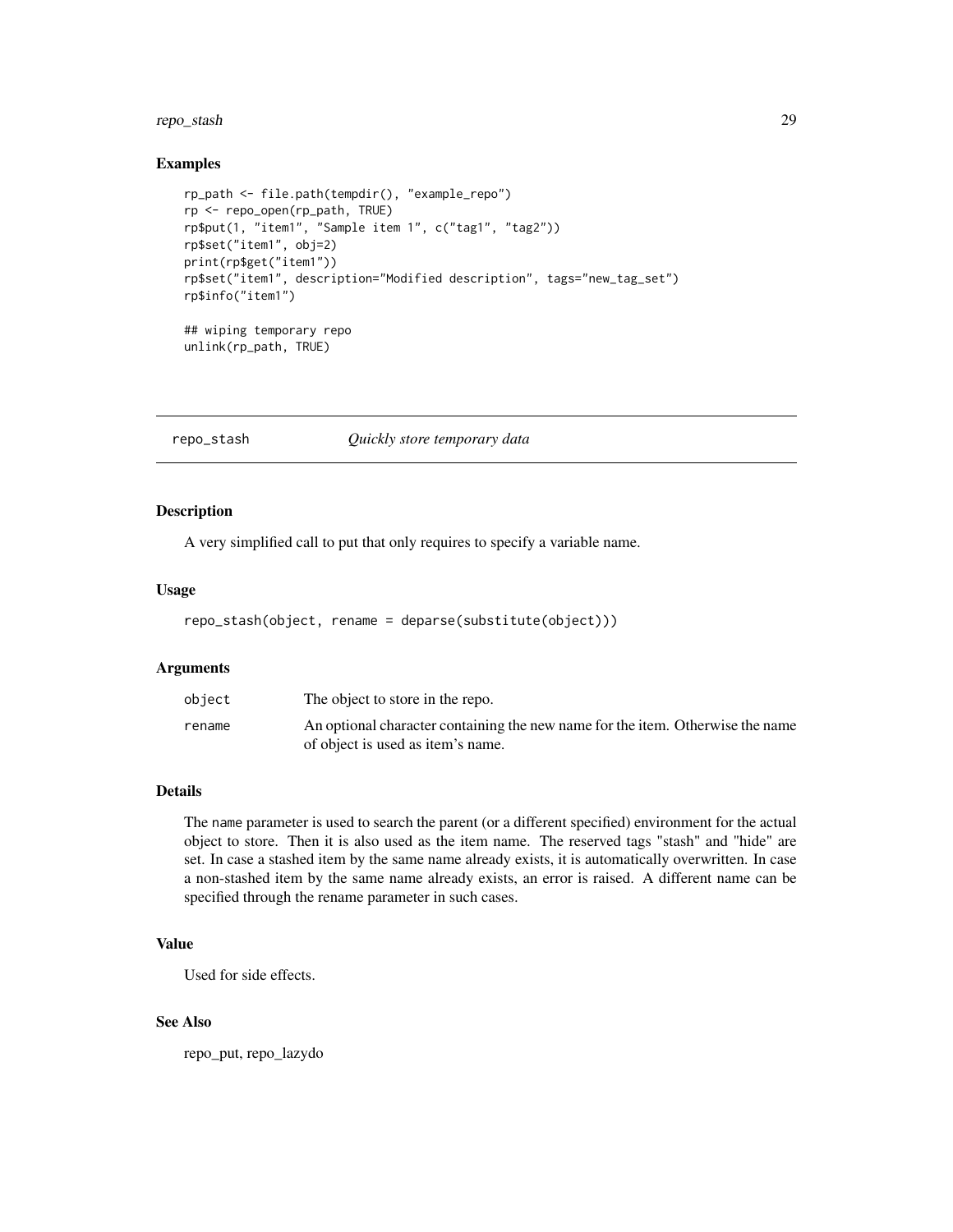## Examples

```
## Not run:
rp_path <- file.path(tempdir(), "example_repo")
rp <- repo_open(rp_path, TRUE)
tempdata <- runif(10)
rp$stash(tempdata)
rp$info("tempdata")
## wiping temporary repo
unlink(rp_path, TRUE)
## End(Not run)
```
repo\_stashclear *Remove all stashed data*

## Description

Remove all stashed data

## Usage

repo\_stashclear(force = F)

## Arguments

force If TRUE, no confirmation is asked.

## Value

Used for side effects.

#### See Also

repo\_rm, repo\_stash

#### Examples

```
## Not run:
rp_path <- file.path(tempdir(), "example_repo")
rp <- repo_open(rp_path, TRUE)
tempdata <- runif(10)
rp$stash("tempdata")
rp$print(all=TRUE)
rp$stashclear(TRUE)
```
## wiping temporary repo unlink(rp\_path, TRUE)

## End(Not run)

<span id="page-29-0"></span>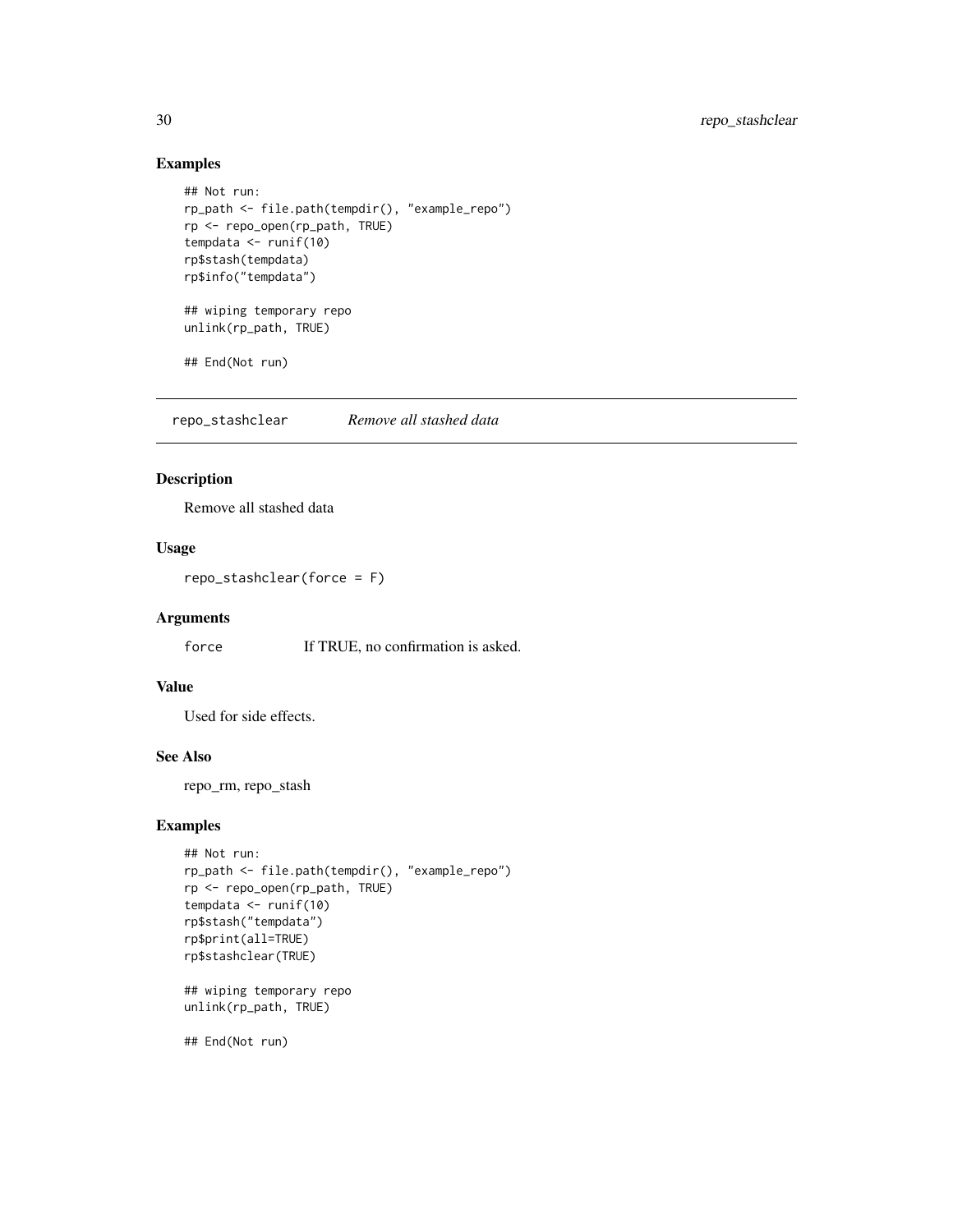<span id="page-30-0"></span>

Runs a system command passing as parameter the file name containing the object associated with an item.

#### Usage

repo\_sys(name, command)

#### Arguments

| name    | Name of a repo item. The path to the file that contains the item will be passed |
|---------|---------------------------------------------------------------------------------|
|         | to the system program.                                                          |
| command | System command                                                                  |

## Value

Used for side effects.

## Examples

```
## Repository creation
rp_path <- file.path(tempdir(), "example_repo")
rp <- repo_open(rp_path, TRUE)
## Creating a PDF file with a figure.
pdffile <- file.path(rp_path, "afigure.pdf")
pdf(pdffile)
plot(runif(30), runif(30))
dev.off()
```

```
## Attaching the PDF file to the repo
rp$attach(pdffile, "A plot of random numbers", "repo_sys")
## don't need the original PDF file anymore
file.remove(pdffile)
```

```
## Opening the stored PDF with Evince document viewer
## Not run:
rp$sys("afigure.pdf", "evince")
```
## End(Not run)

## wiping temporary repo unlink(rp\_path, TRUE)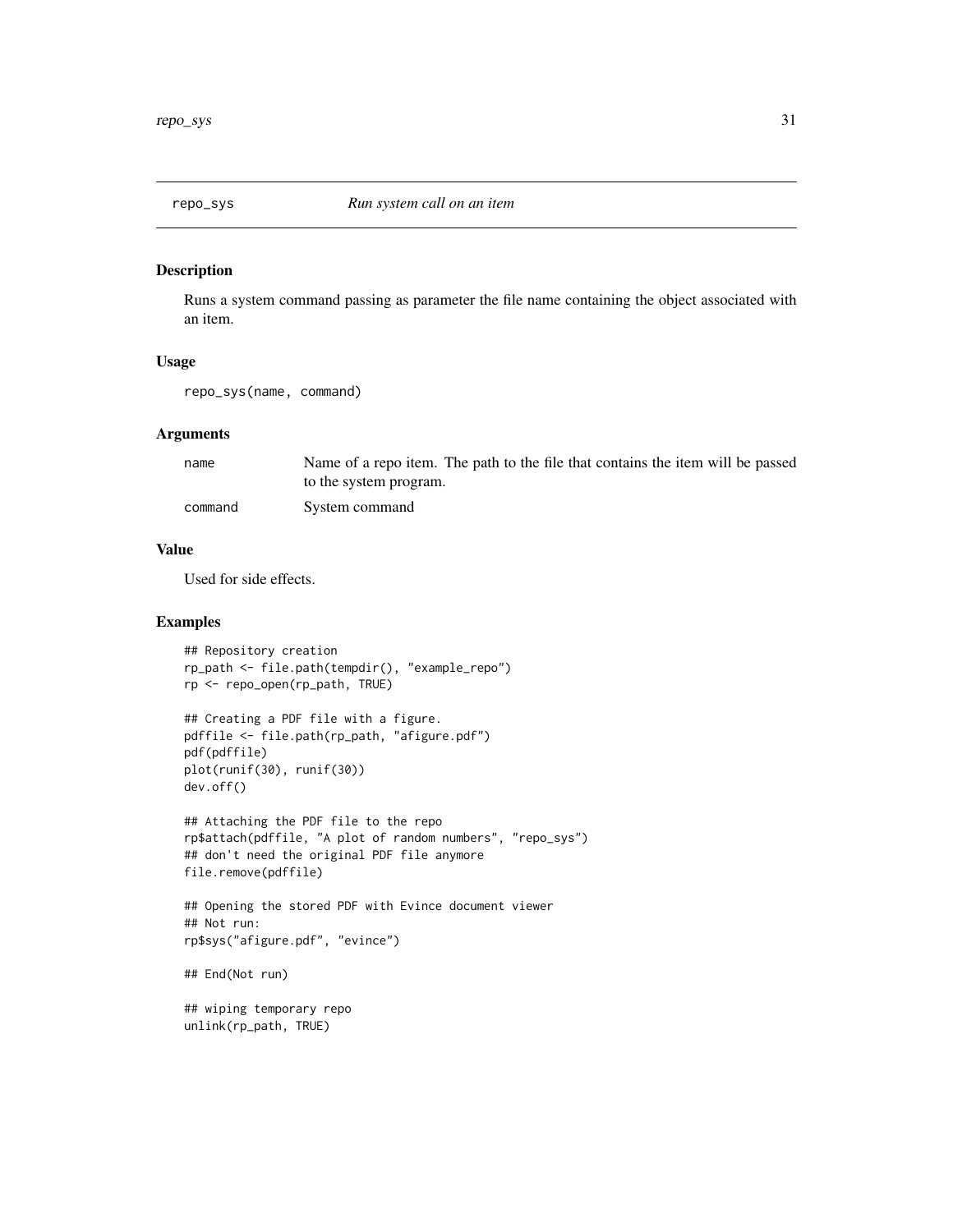<span id="page-31-0"></span>

Add tags to an item.

## Usage

```
repo_tag(name = NULL, newtags, tags = NULL)
```
## Arguments

| name    | An item name.                                                         |
|---------|-----------------------------------------------------------------------|
| newtags | A list of tags that will be added to the item's tag list.             |
| tags    | A list of tags: newtags will be added to all items matching the list. |

#### Value

Used for side effects.

## See Also

repo\_untag, repo\_set

## Examples

```
rp_path <- file.path(tempdir(), "example_repo")
rp <- repo_open(rp_path, TRUE)
rp$put(1, "item1", "Sample item 1", "tag1")
rp$print(show="t")
rp$tag("item1", "tag2")
rp$print(show="t")
## wiping temporary repo
```
unlink(rp\_path, TRUE)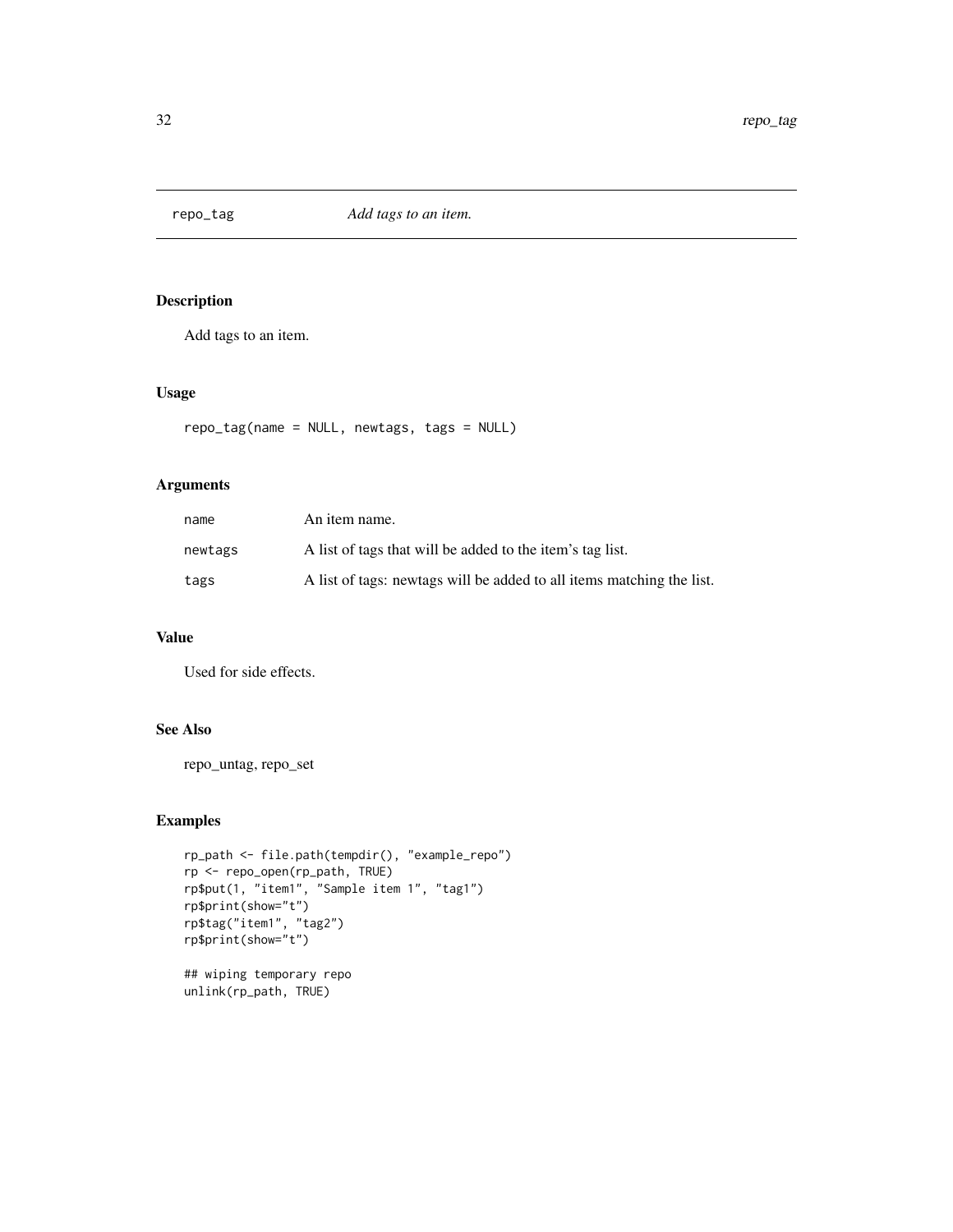<span id="page-32-0"></span>repo\_tags *List all tags*

## Description

Shows list of all unique tags associated with any item in the repository.

#### Usage

repo\_tags(name)

## Arguments

name The name of a repository item.

## Value

Character vector of unique tags defined in the repo.

#### See Also

repo\_put

```
rp_path <- file.path(tempdir(), "example_repo")
rp <- repo_open(rp_path, TRUE)
## Putting two items with a few tags
rp$put(1, "item1", "Sample item 1",
    c("repo_tags", "tag1"))
rp$put(2, "item2", "Sample item 2",
   c("repo_tags", "tag2"))
## Looking up tags
rp$tags()
## wiping temporary repo
unlink(rp_path, TRUE)
```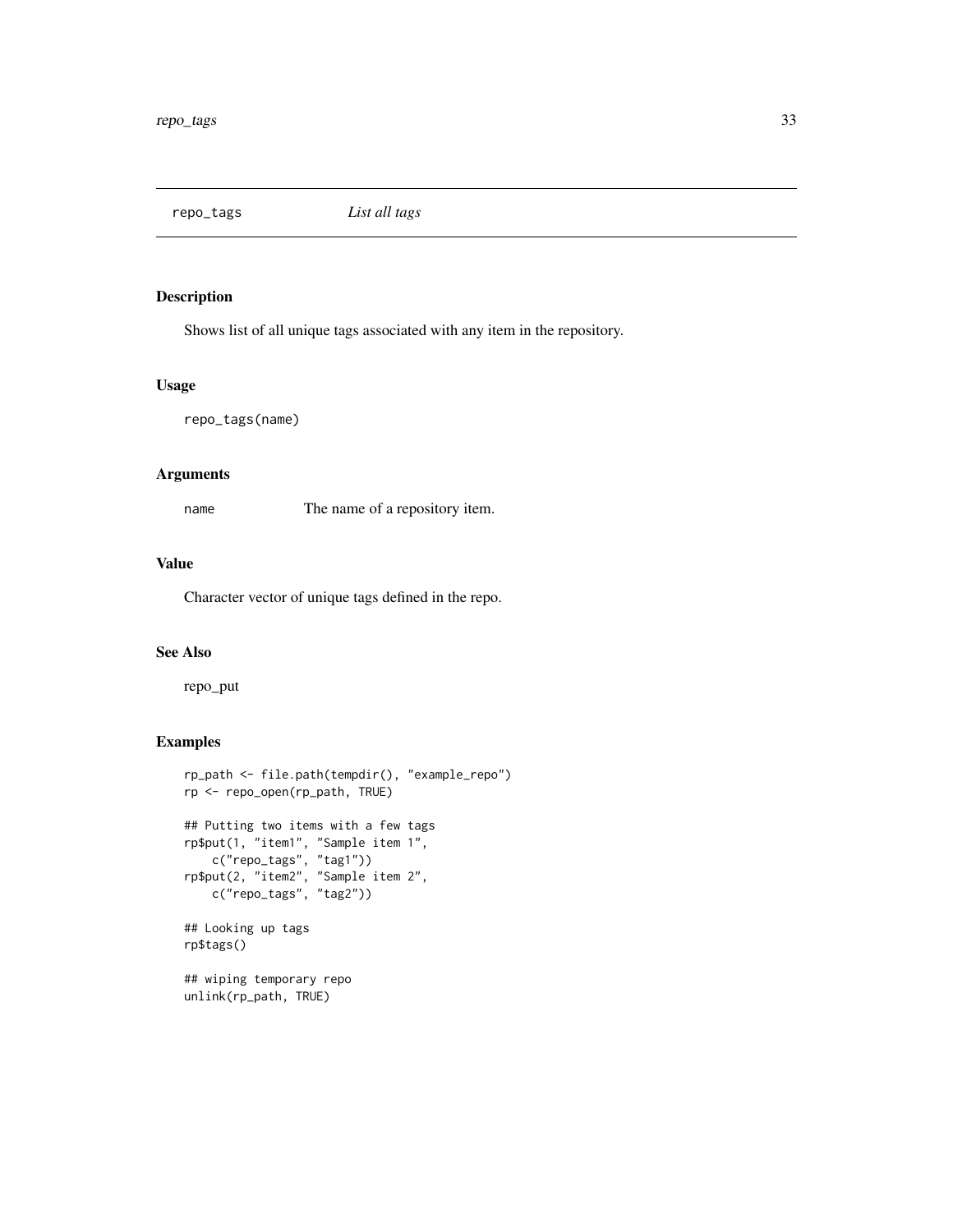<span id="page-33-0"></span>

Remove tags from an item.

## Usage

repo\_untag(name = NULL, rmtags, tags = NULL)

## Arguments

| name   | An item name.                                                            |
|--------|--------------------------------------------------------------------------|
| rmtags | A list of tags that will be removed from the item's tag list.            |
| tags   | A list of tags: rmtags will be removed from all items matching the list. |

## Value

Used for side effects.

## See Also

repo\_tag, repo\_set

```
rp_path <- file.path(tempdir(), "example_repo")
rp <- repo_open(rp_path, TRUE)
rp$put(1, "item1", "Sample item 1", c("tag1", "tag2"))
rp$print(show="t")
rp$untag("item1", "tag2")
rp$print(show="t")
## wiping temporary repo
unlink(rp_path, TRUE)
```